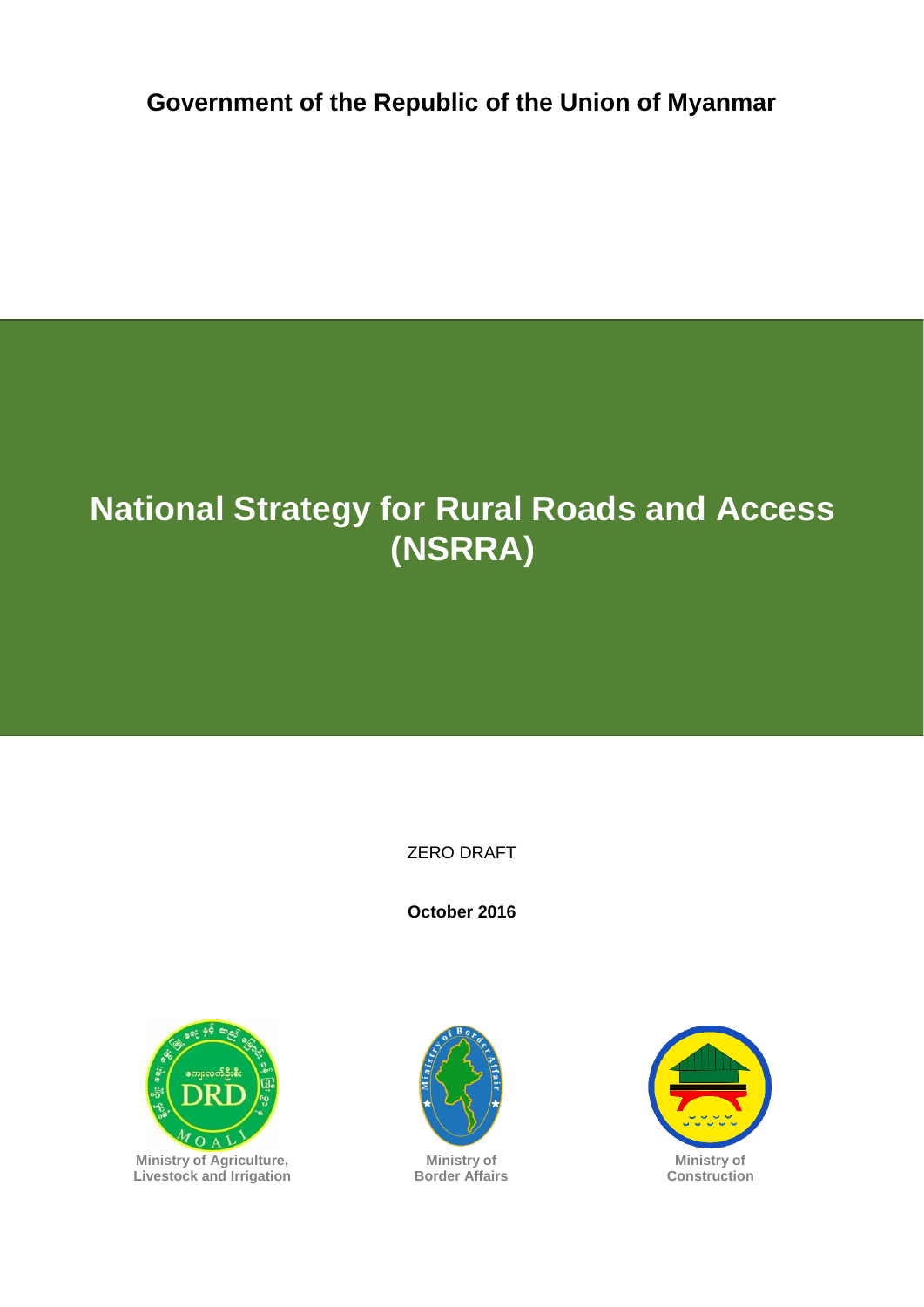# **Contents**

# **Acronyms and abbreviations**

| <b>DOB</b>   | Department of Bridges                             |
|--------------|---------------------------------------------------|
| <b>DOH</b>   | Department of Highways                            |
| <b>DRD</b>   | Department of Rural Development                   |
| <b>MOALI</b> | Ministry of Agriculture, Livestock and Irrigation |
| <b>MOBA</b>  | Ministry of Border Affairs                        |
| <b>MOHA</b>  | Ministry of Home Affairs                          |
| <b>MOC</b>   | Ministry of Construction                          |
| <b>MOTC</b>  | Ministry of Transport and Communications          |
| <b>NRRA</b>  | <b>National Rural Road Agency</b>                 |
| <b>SDG</b>   | <b>Sustainable Development Goals</b>              |
| <b>TDC</b>   | <b>Township Development Committee</b>             |
| <b>VDC</b>   | <b>Village Development Committee</b>              |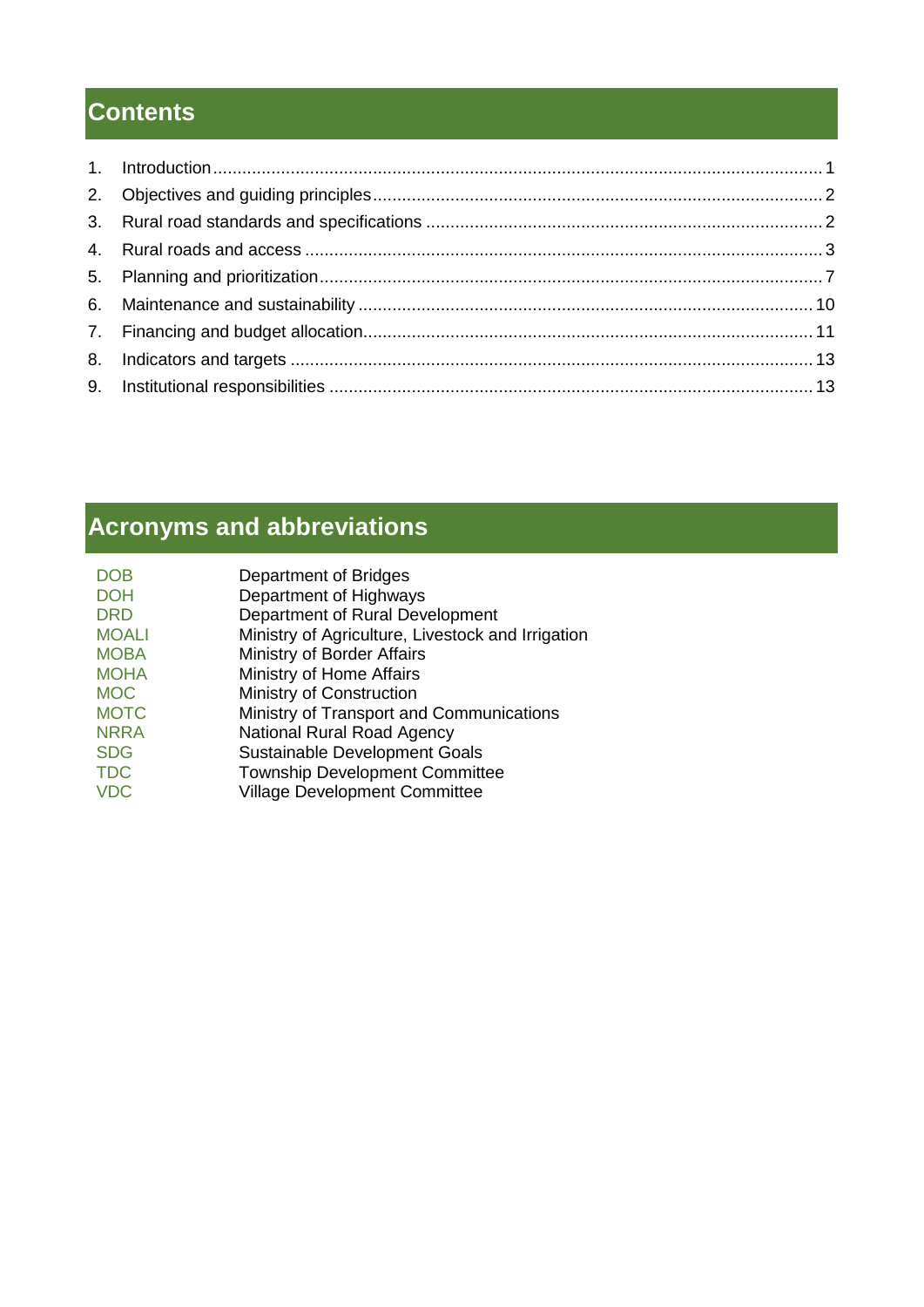# <span id="page-2-0"></span>**1. Introduction**

1. Approximately 4.5 million rural people in Myanmar are estimated to live in villages that are not connected by roads. An additional 14 million rural people are estimated to live in villages that are connected only by dry-season roads that often become impassable in the rainy season. As a result, over half the rural population in Myanmar is physically isolated during part or all of the year. These people lack proper access to health services, education, employment opportunities, markets, and other services and facilities, limiting their development and that of the country as a whole.

2. The Government of Myanmar considers improved rural roads and access to be key to developing rural areas and addressing rural poverty and inequalities in the country. This is in line with the 2030 Sustainable Development Goals (SDGs), which the Government of Myanmar has committed itself to achieving. In particular, rural road development and the resulting improved access to services and facilities are expected to support the following SDGs:

- **SDG #1 related to poverty reduction** Rural roads have been proven to provide access to employment opportunities outside the villages, while also providing access to markets for selling produce and purchasing inputs, and facilitating access to education to improve future income earning opportunities.
- **SDG #2 related to hunger reduction** Rural roads have been proven to lead to higher incomes and related food consumption, while also facilitating access to knowledge and inputs necessary for increasing agricultural produce.
- **SDG #3 related to improved health** Rural roads have been proven to provide access to health facilities and services and to health education, leading to improved health standards in rural areas.
- **SDG #4 related to improved education** Rural roads have been proven to facilitate yearround access to education facilities, reducing the costs and difficulties of obtaining an education and reducing drop-out rates.
- **SDG #8 related to improved employment opportunities** Rural roads have been proven to increase and facilitate access to employment opportunities outside the village, as well as increasing income earning opportunities within the village.
- **SDG #9 related to building resilient infrastructure** Rural roads are increasingly being built to an all-season standard that provides year-round access, while sustainability is ensured through appropriate designs and proper maintenance.
- **SDG #10 related to reduced inequalities** The increased access to services and facilities resulting from rural roads has been proven to lead to a reduction in inequalities between (remote) rural areas and the rest of the country.



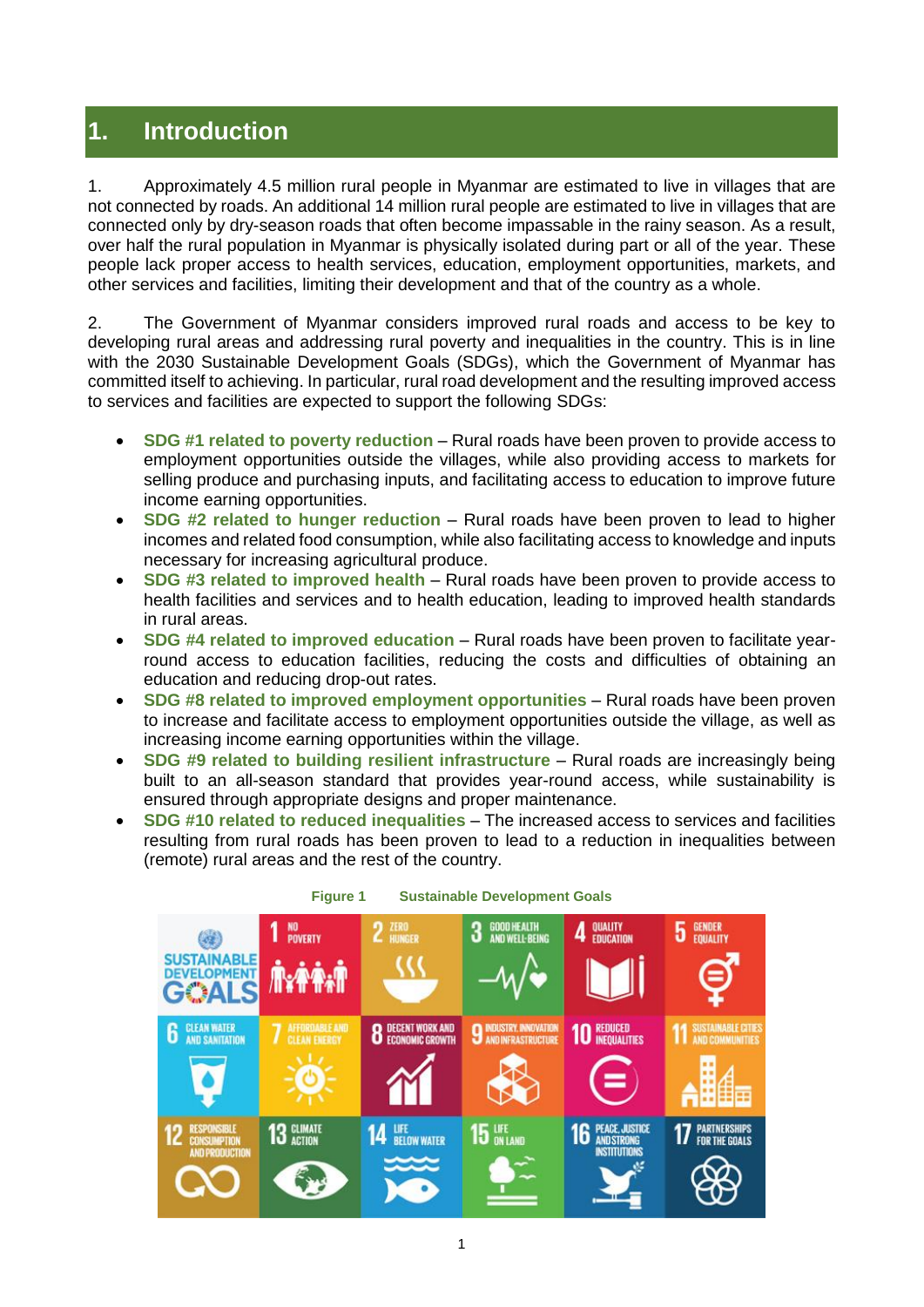# <span id="page-3-0"></span>**2. Objectives and guiding principles**

3. In support of the Sustainable Development Goals (SDGs), the Government of Myanmar aims to improve the access of the rural population to services and facilities by providing rural villages with road access. To ensure that rural people are able to make use of this improved access throughout the year, the rural roads are to have an all-season standard. Specifically, the development objective of this National Strategy for Rural Roads and Access (NSRRA) is as follows:

**Figure 2 Development Objective**

#### *To connect all villages in Myanmar by all-season road access by 2030*

4. **Eligible villages**. The Government of Myanmar aims to connect all villages that have been formally registered by the General Administration Department (GAD) in the Government Gazette, or by humanitarian and development organizations. As of March 2015, there are 70,838 villages spread over the 330 townships and 74 districts that make up the 14 States and Regions, the Union Territory of Naypyitaw and the 5 Self-Administered Zones (SAZ) and 1 Self-Administered Division (SAD).

### <span id="page-3-1"></span>**3. Rural road standards and specifications**

5. **All-season standard**. The Government of Myanmar aims to provide all registered villages with road access of an all-season standard. Such an all-season standard is different from an allweather standard, as the road may still be closed during rains or periods of flooding. However, such closures are generally limited to 1-2 days maximum, as opposed to a dry-season road that is impassable for much of the rainy season.

6. **National Rural Road Standards and Specifications**. The specifications of the all-season standard are defined in detail in the *National Rural Road Standards and Specifications* (NRRSS) and are summarized below. Where there is a difference between this strategy and the NRRSS, the NRRSS has precedence.

7. **Surface type**. A road with an all-season standard has an improved, unsealed road surface, allowing it to be used in most weather conditions and throughout the year (roads may be impassable during heavy rains and periods of flooding, but this should generally not last longer than 1-2 days at the maximum). Where traffic volumes grow and exceed a certain minimum threshold, a sealed surface is required. In areas subject to frequent flooding, flood resistant materials should be used. On steep slopes, erosion resistant materials should be used. In built-up areas (through villages), roads may be sealed to reduce dust pollution.

8. **Carrying capacity**. The all-season road standard will have a proper base and subbase, and will have a minimum carrying capacity of 20 tons. Where traffic volumes grow and exceed a certain minimum threshold, the carrying capacity of the road will be according to AASHTO HS20-44 standard.

9. **Carriageway width**. The all-season standard road will have a minimum carriageway width of 12 feet. Where traffic volumes grow and exceed a certain minimum threshold, the width of the carriageway should be increased to at least 18 feet. Where topography requires significant cut and fill to achieve the defined carriageway width, a narrower carriageway width with single lane access of 6 or 9 feet may be opted for, ensuring sufficient passing places.

10. **Drainage system and bridges**. The all-season road standard will include proper sidedrains and cross drainage. Sidedrains may be earthen, but must be lined where the risk of erosion is high.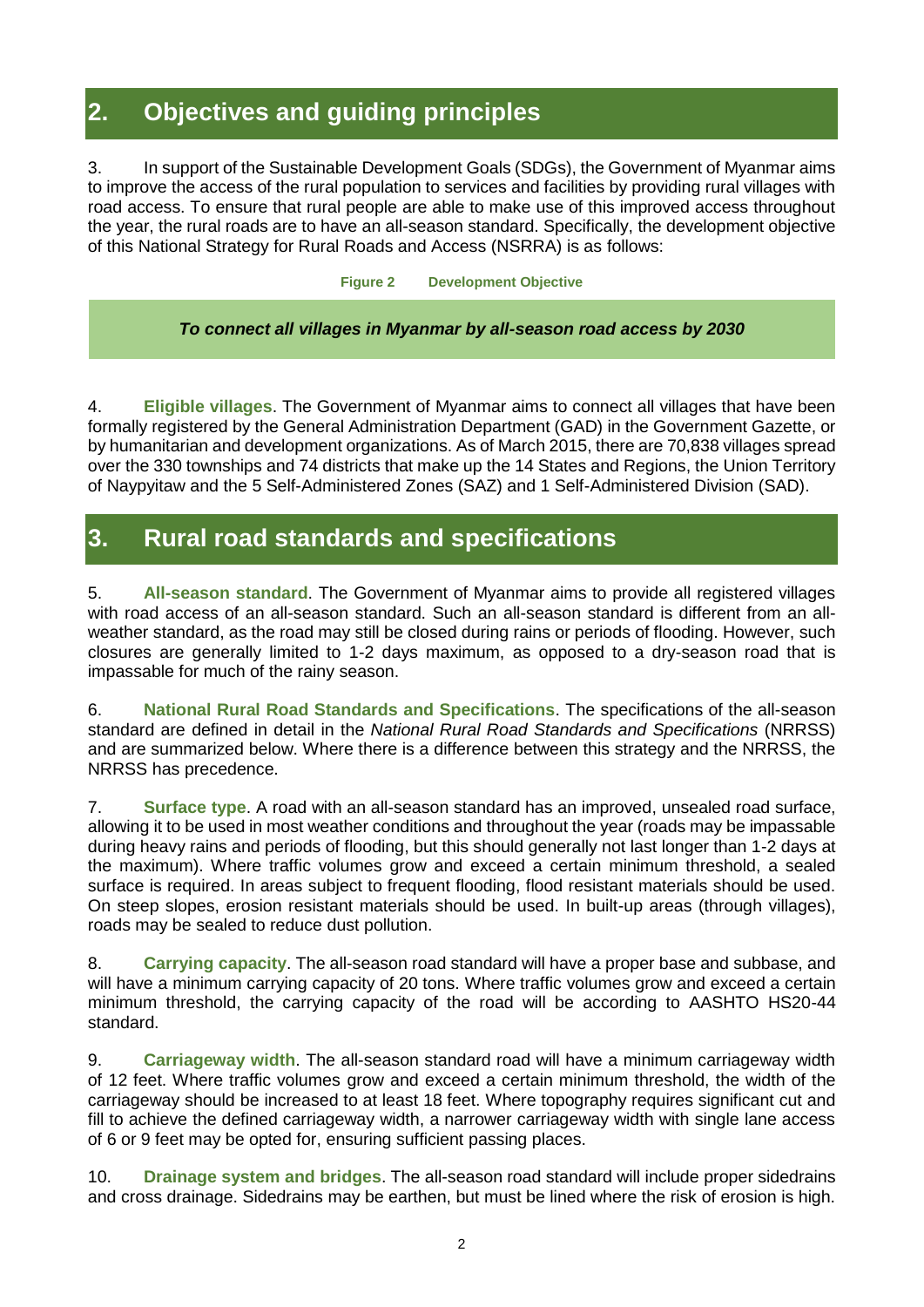Cross drainage structures, including bridges, will be built of cement concrete or steel and have a load bearing capacity of at least 13 tons. Where traffic volumes are expected to grow and exceed a certain minimum threshold within the next 20 years, a load bearing capacity in line with AASHTO HS20-44 standards should be applied. Timber structures may only be used as temporary measures.

|                          | ravie i<br>All-Seasult fural fuau staffuarus |                                     |                             |                       |                       |                                     |  |  |  |  |  |  |
|--------------------------|----------------------------------------------|-------------------------------------|-----------------------------|-----------------------|-----------------------|-------------------------------------|--|--|--|--|--|--|
|                          | Surface type                                 | <b>Road carrying</b><br>capacity    | <b>Carriageway</b><br>width | <b>Side</b><br>drains | <b>Bridges</b>        | <b>Bridge carrying</b><br>capacity  |  |  |  |  |  |  |
| Basic standard           | Improved,<br>unsealed surface                | 20 tons                             | 12 feet                     | Earthen               | Steel /<br>concrete   | 13 tons                             |  |  |  |  |  |  |
| Traffic > threshold      | Sealed surface                               | <b>AASHTO HS20-</b><br>44 (36 tons) | 18 feet                     |                       |                       | <b>AASHTO HS20-</b><br>44 (36 tons) |  |  |  |  |  |  |
| <b>Exceptional cases</b> | Sealed surface                               |                                     | 6 or 9 feet                 | Lined                 | Timber<br>(temporary) |                                     |  |  |  |  |  |  |

**Table 1 All-season rural road standards**

11. **Alternative access solutions**. Although it is the objective of the Government of Myanmar to connect all registered villages by all-season road, exceptions may occur where all-season road access is found to be economically unviable. This may be the case for exceptionally small villages with very few beneficiaries, or where the terrain makes the construction of all-season roads prohibitively expensive (for instance in very steep terrain or in flood prone areas). In these cases, alternative access solutions may be selected in negotiation with the population. Such alternative access solutions may include jetties and dredged channels for water transport, improved tracks for motorcycle access, etc.

## <span id="page-4-0"></span>**4. Rural roads and access**

12. **Rural roads**. As per August 2016, there are just under 53,000 miles of rural roads in Myanmar, jointly managed by the Department of Rural Development (DRD) under the Ministry of Agriculture, Livestock and Irrigation (MOALI) and by the Ministry of Border Affairs (MOBA). Just over 5% of the rural road network has a sealed cement concrete or bituminous surface, while over 22% has an improved dry-bound macadam, gravel or laterite surface, resulting in nearly 28% of the rural roads being passable all year-round.

13. The remaining rural roads are earthen roads, tracks and paths that are only passable in the dry season. This includes 28% of the rural roads that are earthen roads with a width of 18 feet or more, as well as over 23% that have a width of 12 feet, and 10% with a width below 12 feet. In addition, 11% of the registered rural road network involves substandard jeep and motorcycle tracks, ox-cart tracks and footpaths (this involves three-quarters of the registered rural road network in Chin State).

| <b>State/Region or</b><br>Self-Administered<br><b>Zone/Division</b> | <b>Cement</b><br>concrete | <b>Bituminous   Macadam</b> |       | <b>Gravel</b> | <b>Earthen</b><br>$\geq 18$ ft | <b>Earthen</b><br>$18ft$ | Tracks /<br>paths | <b>Total</b> |
|---------------------------------------------------------------------|---------------------------|-----------------------------|-------|---------------|--------------------------------|--------------------------|-------------------|--------------|
| Naypyitaw                                                           | 4                         | 57                          | 132   | 296           | 281                            | 391                      | 428               | 1,591        |
| Kachin                                                              | $\overline{2}$            | 94                          | 278   | 142           | 339                            | 1,173                    | ٠                 | 2,028        |
| Kayah                                                               |                           | 29                          | 118   |               | 24                             | 195                      | -                 | 374          |
| Kayin                                                               | 11                        | 69                          | 209   | 319           | 191                            | 341                      | ٠                 | 1,140        |
| Chin                                                                |                           | 19                          | 63    |               | 1,630                          |                          | 5,292             | 7,003        |
| Sagaing                                                             | 16                        | 229                         | 898   | 551           | 2,493                          | 1,948                    | ٠                 | 6,135        |
| Tanintharyi                                                         | 19                        | 201                         | 392   |               | 386                            | 1,127                    | -                 | 2,124        |
| <b>Bago</b>                                                         | 25                        | 131                         | 525   | 1,095         | 671                            | 1,766                    | ٠                 | 4,214        |
| Magway                                                              | 3                         | 107                         | 718   | 655           | 1,604                          | 2,636                    | 40                | 5,765        |
| Mandalay                                                            | 6                         | 332                         | 1,280 | 558           | 1,025                          | 1,435                    | ٠                 | 4,636        |

**Table 2 Rural road lengths by surface type (miles)**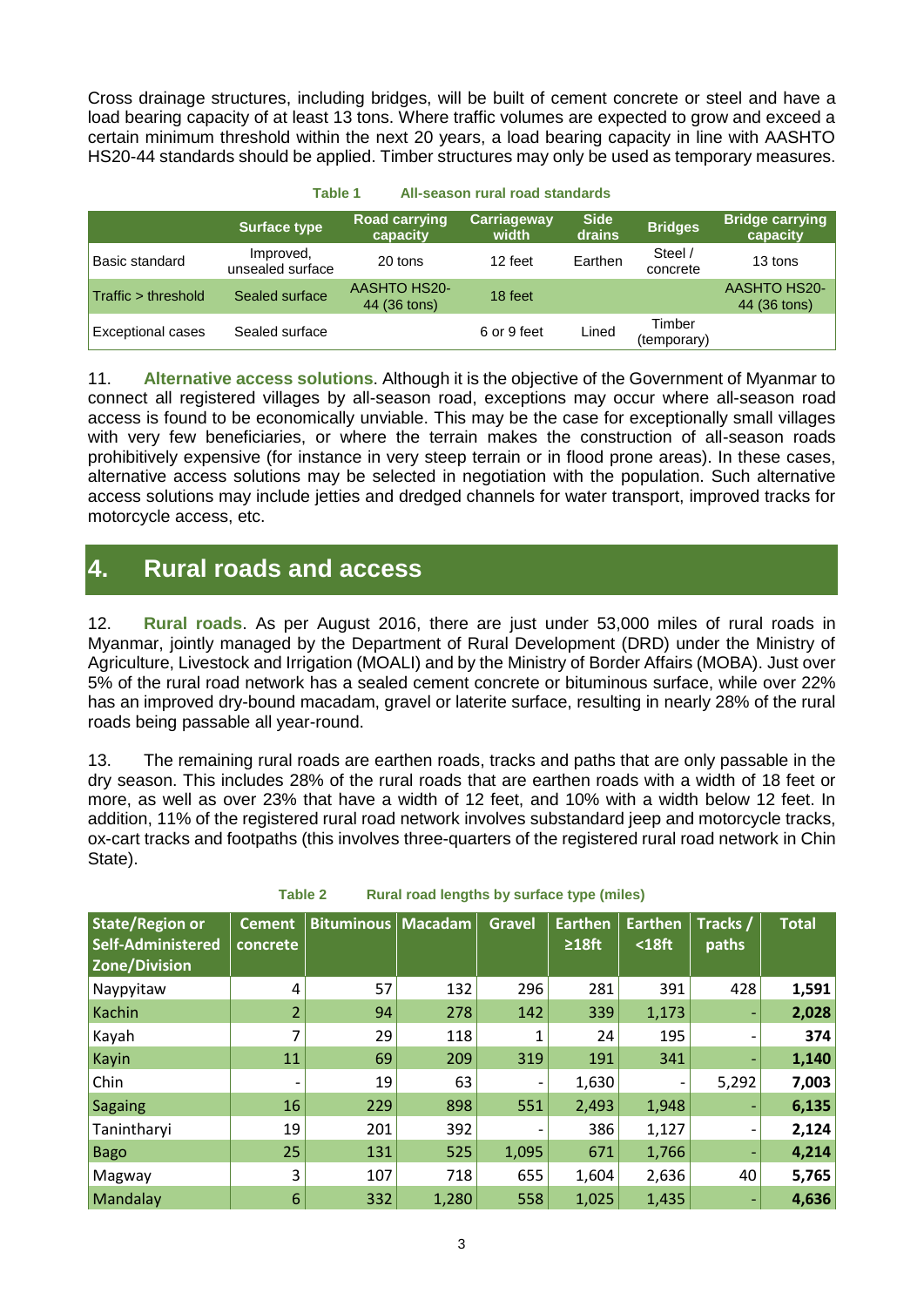| <b>State/Region or</b><br>Self-Administered<br><b>Zone/Division</b> | <b>Cement</b><br>concrete | <b>Bituminous   Macadam</b> |       | <b>Gravel</b> | <b>Earthen</b><br>$\geq 18$ ft | <b>Earthen</b><br>$18ft$ | Tracks /<br>paths | <b>Total</b> |
|---------------------------------------------------------------------|---------------------------|-----------------------------|-------|---------------|--------------------------------|--------------------------|-------------------|--------------|
| Mon                                                                 | 29                        | 156                         | 91    | 175           | 336                            | 53                       |                   | 839          |
| Rakhine                                                             | 56                        | 43                          | 520   |               | 571                            | 440                      | ٠                 | 1,629        |
| Yangon                                                              | 383                       | 51                          | 23    | 182           | 199                            | 733                      | -                 | 1,571        |
| Shan                                                                |                           | 236                         | 1,269 | 46            | 2,130                          | 3,092                    | ۰                 | 6,773        |
| Ayeyarwady                                                          | 215                       | 31                          | 691   | 119           | 1,667                          | 686                      | -                 | 3,408        |
| Pa'O SAZ                                                            |                           | 86                          | 210   |               | 522                            | 307                      | ٠                 | 1,124        |
| Palaung SAZ                                                         |                           | 45                          | 131   |               | 169                            | 110                      | -                 | 455          |
| Danu SAZ                                                            | $\mathbf{1}$              | 56                          | 85    |               | 320                            |                          | -                 | 461          |
| Kokang SAZ                                                          |                           | 53                          | 71    |               | 145                            |                          |                   | 268          |
| Wa SAD                                                              |                           | 18                          | 26    |               | 100                            |                          | -                 | 144          |
| Naga SAZ                                                            |                           | 1                           | 17    |               |                                | 1,214                    | -                 | 1,232        |
| <b>Total</b>                                                        | 775                       | 2,042                       | 7,747 | 4,140         | 14,803                         | 17,647                   | 5,762             | 52,914       |
|                                                                     | 1%                        | 4%                          | 15%   | 8%            | 28%                            | 33%                      | 11%               | 100%         |

SAZ: Self-Administered Zone, SAD: Self-Administered Division

14. **Rural bridges**. There are currently over 23,000 bridges and causeways in the rural road network, spanning a total length of over 575,000 feet. Bailey bridges make up a third of the total number and nearly half the total length, followed by concrete bridges that make up a quarter of the number and length. Box culverts make up 40% of the number, but only 11% of the length. Causeways are becoming increasingly important, forming 10% of the total length.

| <b>State/Region</b> |     | <b>Concrete</b><br>bridge |       | <b>Bailey</b><br>bridge |              | <b>Causeway</b>  |       | <b>Suspension</b><br>bridge |                | <b>Other</b> |       | <b>Total</b>   |
|---------------------|-----|---------------------------|-------|-------------------------|--------------|------------------|-------|-----------------------------|----------------|--------------|-------|----------------|
| or SAD/SAZ          | #   | feet                      | #     | feet                    | #            | feet             | #     | feet                        | #              | feet         | #     | feet           |
| Naypyitaw           | 23  | 1,229                     | 58    | 5,479                   | 11           | 718              | 129   | 678                         |                |              | 221   | 8,104          |
| <b>Kachin</b>       | 176 | 3,498                     | 282   | 10,977                  | $\mathbf{1}$ | 400              | 149   | 2,426                       |                |              | 657   | 27,947         |
| Kayah               | 176 | 2,933                     | 175   | 3,654                   | 25           | 744              | 250   | 1,471                       | $\overline{2}$ | 2,925        | 628   | 11,727         |
| Kayin               | 402 | 10,601                    | 88    | 3,473                   |              |                  | 415   | 2,610                       |                |              | 905   | 16,684         |
| Chin                | 10  | 950                       | 124   | 10,598                  | $\mathbf{1}$ | 140              | 246   | 9,049                       | 3              | 220          | 459   | 36,727         |
| <b>Sagaing</b>      | 464 | 12,303                    | 1,387 | 62,539                  |              | 251 12,990       | 630   | 3,194                       |                |              | 2,732 | 91,026         |
| Tanintharyi         | 137 | 7,833                     | 382   | 10,806                  |              |                  | 285   | 1,542                       |                |              | 804   | 20,181         |
| <b>Bago</b>         | 461 | 10,163                    | 976   | 33,911                  | 21           | 625              | 951   | 5,000                       | 10             | 1,122        | 2,419 | 50,821         |
| Magway              | 205 | 5,130                     | 312   | 13,316                  | 206          | 16,144           | 546   | 3,602                       | 22             | 4,072        | 1,299 | 45,334         |
| Mandalay            | 386 | 8,095                     | 496   | 17,482                  | 230          | 22,895           | 755   | 4,174                       | 17             | 5,065        | 1,884 | 57,711         |
| Mon                 | 689 | 19,254                    | 188   | 5,873                   | 30           | 244              | 408   | 2,272                       |                |              | 1,315 | 27,643         |
| Rakhine             | 639 | 17,982                    | 300   | 7,201                   |              |                  | 1,269 | 6,131                       |                |              | 2,208 | 31,314         |
| Yangon              | 281 | 9,390                     | 170   | 7,975                   |              |                  | 369   | 3,197                       | 6              | 1,110        | 826   | 21,672         |
| Shan                | 352 | 6,655                     | 1,031 | 19,622                  | 63           | 358              | 846   | 4,022                       |                |              | 2,293 | 30,797         |
| Ayeyarwady          | 447 | 23,910                    | 592   | 36,627                  | 6            | 280              | 1,042 | 5,834                       | 6              | 721          | 2,094 | 67,692         |
| Pa'O SAZ            | 267 | 3,770                     | 531   | 3,480                   | 3            | 44               | 157   | 845                         |                |              | 958   | 8,139          |
| Palaung SAZ         | 32  | 951                       | 17    | 502                     |              |                  | 96    | 562                         |                |              | 145   | 2,015          |
| Danu SAZ            | 184 | 1,422                     | 113   | 796                     |              |                  | 72    | 560                         |                |              | 369   | 2,778          |
| Kokang SAZ          | 155 | 3,400                     | 17    | 350                     |              |                  | 282   | 1,410                       |                |              | 454   | 5,160          |
| Wa SAD              | 14  | 624                       |       |                         |              |                  | 121   | 631                         |                |              | 135   | 1,255          |
| Naga SAZ            | 28  | 1,054                     | 65    | 4,112                   |              |                  | 316   | 6,338                       |                |              | 409   | 11,504         |
| <b>Total</b>        |     | $5,528$ 151,147           | 7,304 | 258,773                 |              | 848 55,582 9,334 |       | 65,548                      |                | 66 15235     |       | 23,214 576,231 |

#### **Table 3 Rural bridge data**

SAZ: Self-Administered Zone, SAD: Self-Administered Division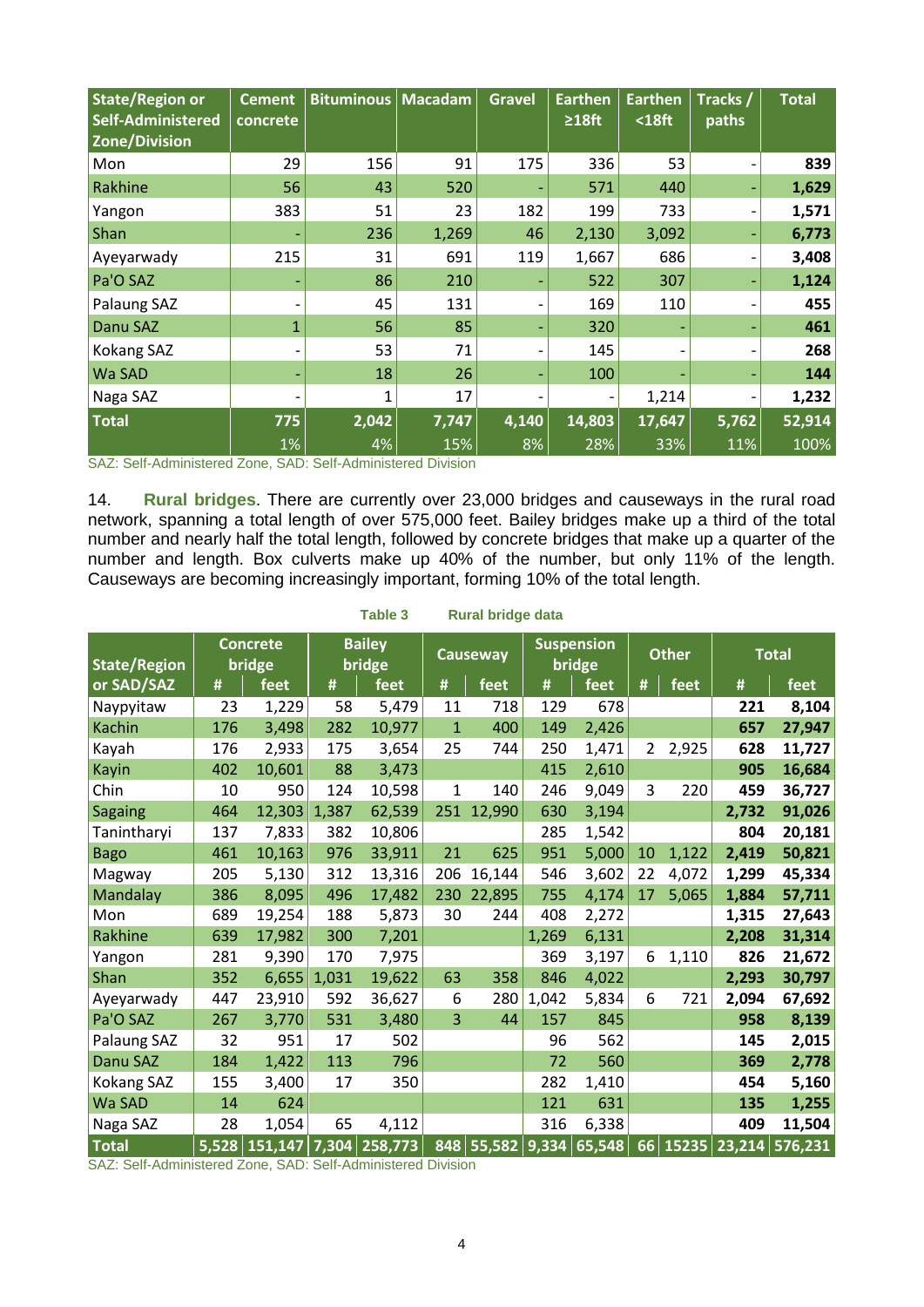15. **Rural access**. The rural roads and bridges are but a means to an end, the end being to provide rural people with access to services and facilities, allowing them to develop and improve their livelihoods. A significant portion of the rural population in Myanmar still lacks road access, while many other rural people face physical isolation during part of the year when dry-season roads become impassable due to rains and flooding.

16. Concrete data on access levels is not yet available in Myanmar. However, a study was carried out in 2016 in three districts (14 townships) that represent the three main geographical zones in Myanmar: Hinthada district in Ayeyarwady Region representing the delta zone, Myingyan district in Mandalay Region representing the dry zone, and Langkho district in Shan State representing the hill zone. The data collected in this study show the following:

- **Delta zone** An average of 94% of villages in Hinthada district are connected by road, including 14% of villages that are directly connected by trunk roads managed by the Ministry of Construction (MOC) and the Irrigation Department (ID). Many of the rural roads in the district are narrow tracks of 3-6 feet. The unconnected villages are generally located in flood prone areas and small islands where road connectivity is very costly. In the rainy season these unconnected villages use water transport, and in the dry season temporary earthen tracks are constructed.
- **Dry zone**  An average of 70% of villages in Myingyan district are connected by road, including 12% of villages that are directly connected by trunk roads managed by MOC. The rural roads in the district are generally 12 feet or wider. The unconnected villages tend to be located in flood prone areas along rivers or are connected only by rough tracks.
- **Hill zone**  An average of 88% of villages in Langkho district are connected by road, including 27% of villages that are connected directly by trunk roads managed by MOC. The percentage of connected villages is higher as the topography forces villages to be located closer together in the valleys and flat areas, with many villages connected by roads managed by MOC. The unconnected villages are often smaller remote villages.

17. Using the results of this study and extrapolating to the rest of the country based on the geographical zones, it is estimated that approximately 13,000 villages in Myanmar lack road access (18% of all villages in Myanmar). Of the connected villages, it is estimated that just over half are connected only by dry-season earthen roads (approximately 30,500 villages), a quarter are connected by all-season rural roads (approximately 14,500 villages) and just under a quarter are connected directly by roads managed by MOC and ID (approximately 12,500 villages).<sup>1</sup>

18. Villages connected directly by trunk roads managed by MOC or by all-season rural roads tend to have a larger population, while those still lacking road access tend to have a small population. The study assumes a linear distribution of the rural population over the different villages, with the smallest villages having 50% of the average village population and the largest villages having 150% of the average village population. Based on these assumptions, the study estimates that 4.5 million rural people lack road access (18% of the villages with 13% of the total rural population), while an additional 14 million people only have dry-season road access (43% of the villages with 38% of the rural population). As a result, approximately half the rural population (18.5 million people) faces physical isolation during at least part of the year. The other half of the rural population lives in the larger villages connected directly by MOC roads or by all-season rural roads (38% of the villages with 49% of the population).

19. This National Strategy for Rural Roads and Access aims to provide all villages with all-season access by constructing all-season roads to the 13,000 villages and the 4.5 million people currently estimated to lack road access, and by upgrading to an all-season standard the existing dry-season roads connecting an estimated 30,500 villages with 14 million people. It further aims to introduce

<sup>-</sup><sup>1</sup> This study has clearly demonstrated that villages are concentrated together much more than assumed in earlier access modelling carried out by the Asian Development Bank (*Myanmar Transport Sector Policy Note: Rural Roads and Access*, Asian Development Bank, 2016). As a result, fewer villages are estimated to be unconnected by road, while more villages are estimated to be connected by dry-season road.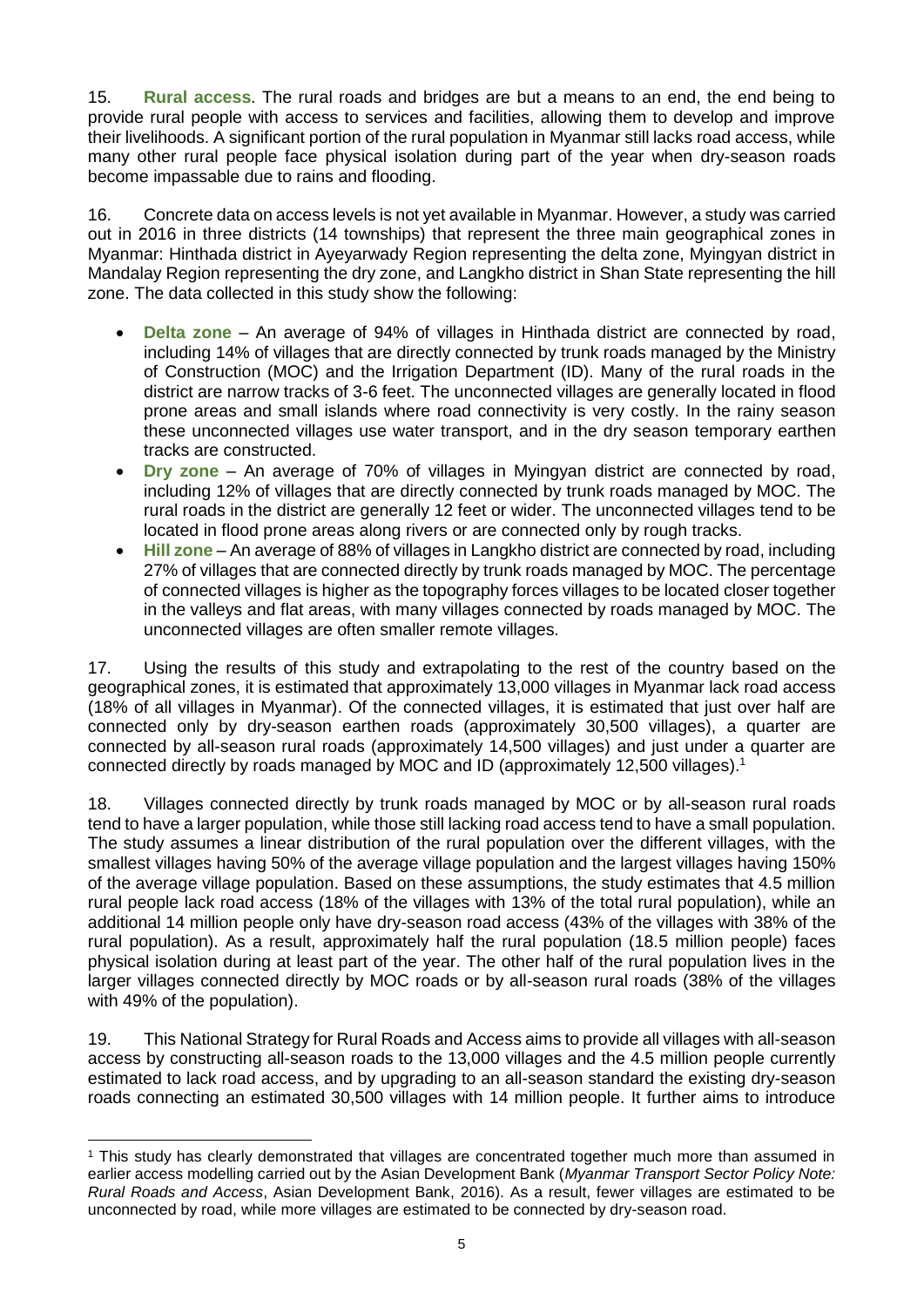proper maintenance of the rural roads connecting the different villages, in order to sustain the connectivity that has been achieved.

|                     | <b>Total</b> |         |          | No road    | Dry-season rural |                 | <b>All-season rural</b> |         | MOC/ID road |         |
|---------------------|--------------|---------|----------|------------|------------------|-----------------|-------------------------|---------|-------------|---------|
|                     |              |         |          | connection |                  | road connection | road connection         |         | connection  |         |
| <b>State/Region</b> | villages     | million | villages | million    | villages         | million         | villages                | million | villages    | million |
| or SAD/SAZ          |              | people  |          | people     |                  | people          |                         | people  |             | people  |
| Naypyitaw           | 835          | 0.78    | 206      | 0.12       | 323              | 0.29            | 167                     | 0.19    | 138         | 0.18    |
| <b>Kachin</b>       | 3,136        | 1.08    | 598      | 0.12       | 1,300            | 0.40            | 578                     | 0.24    | 660         | 0.32    |
| Kayah               | 676          | 0.21    | 104      | 0.02       | 293              | 0.08            | 117                     | 0.04    | 162         | 0.07    |
| Kayin               | 2,079        | 1.23    | 435      | 0.16       | 843              | 0.45            | 394                     | 0.28    | 406         | 0.34    |
| Chin                | 1,504        | 0.38    | 175      | 0.02       | 680              | 0.14            | 243                     | 0.07    | 406         | 0.14    |
| <b>Sagaing</b>      | 6,153        | 4.18    | 1,690    | 0.73       | 2,300            | 1.50            | 1,281                   | 1.09    | 881         | 0.85    |
| Tanintharyi         | 1,250        | 1.07    | 125      | 0.06       | 603              | 0.43            | 234                     | 0.24    | 288         | 0.34    |
| <b>Bago</b>         | 6,628        | 3.80    | 2,006    | 0.75       | 2,390            | 1.35            | 1,431                   | 1.04    | 801         | 0.66    |
| Magway              | 4,852        | 3.33    | 1,469    | 0.66       | 1,749            | 1.18            | 1,047                   | 0.91    | 587         | 0.58    |
| Mandalay            | 5,038        | 4.02    | 1,384    | 0.70       | 1,883            | 1.44            | 1,049                   | 1.05    | 722         | 0.82    |
| Mon                 | 1,297        | 1.48    | 237      | 0.16       | 584              | 0.61            | 309                     | 0.44    | 167         | 0.27    |
| Rakhine             | 4,185        | 2.65    | 375      | 0.13       | 2,099            | 1.12            | 859                     | 0.65    | 852         | 0.75    |
| Yangon              | 2,244        | 2.20    | 572      | 0.35       | 888              | 0.83            | 506                     | 0.63    | 279         | 0.39    |
| Shan                | 14,330       | 3.54    | 2,199    | 0.31       | 6,209            | 1.33            | 2,480                   | 0.72    | 3,443       | 1.17    |
| Ayeyarwady          | 12,682       | 5.31    | 866      | 0.19       | 6,817            | 2.39            | 3,093                   | 1.59    | 1,907       | 1.14    |
| Pa'O SAZ            | 1,214        | 0.30    | 254      | 0.04       | 492              | 0.11            | 230                     | 0.07    | 237         | 0.08    |
| Palaung SAZ         | 353          | 0.09    | 41       | 0.01       | 160              | 0.03            | 57                      | 0.02    | 95          | 0.03    |
| <b>Danu SAZ</b>     | 270          | 0.07    | 57       | 0.01       | 109              | 0.02            | 51                      | 0.02    | 53          | 0.02    |
| Kokang SAZ          | 267          | 0.07    | 31       | 0.00       | 121              | 0.03            | 43                      | 0.01    | 72          | 0.02    |
| Wa SAD              | 1,494        | 0.37    | 173      | 0.02       | 676              | 0.14            | 241                     | 0.07    | 403         | 0.14    |
| Naga SAZ            | 351          | 0.24    | 41       | 0.02       | 159              | 0.09            | 57                      | 0.04    | 95          | 0.09    |
| <b>Total</b>        | 70,838       | 36.39   | 13,037   | 4.58       | 30,677           | 13.97           | 14,469                  | 9.41    | 12,654      | 8.42    |
|                     | 100%         | 100%    | 18%      | 13%        | 43%              | 38%             | 20%                     | 26%     | 18%         | 23%     |

**Table 4 Estimated village access levels (#)**

SAZ: Self-Administered Zone, SAD: Self-Administered Division

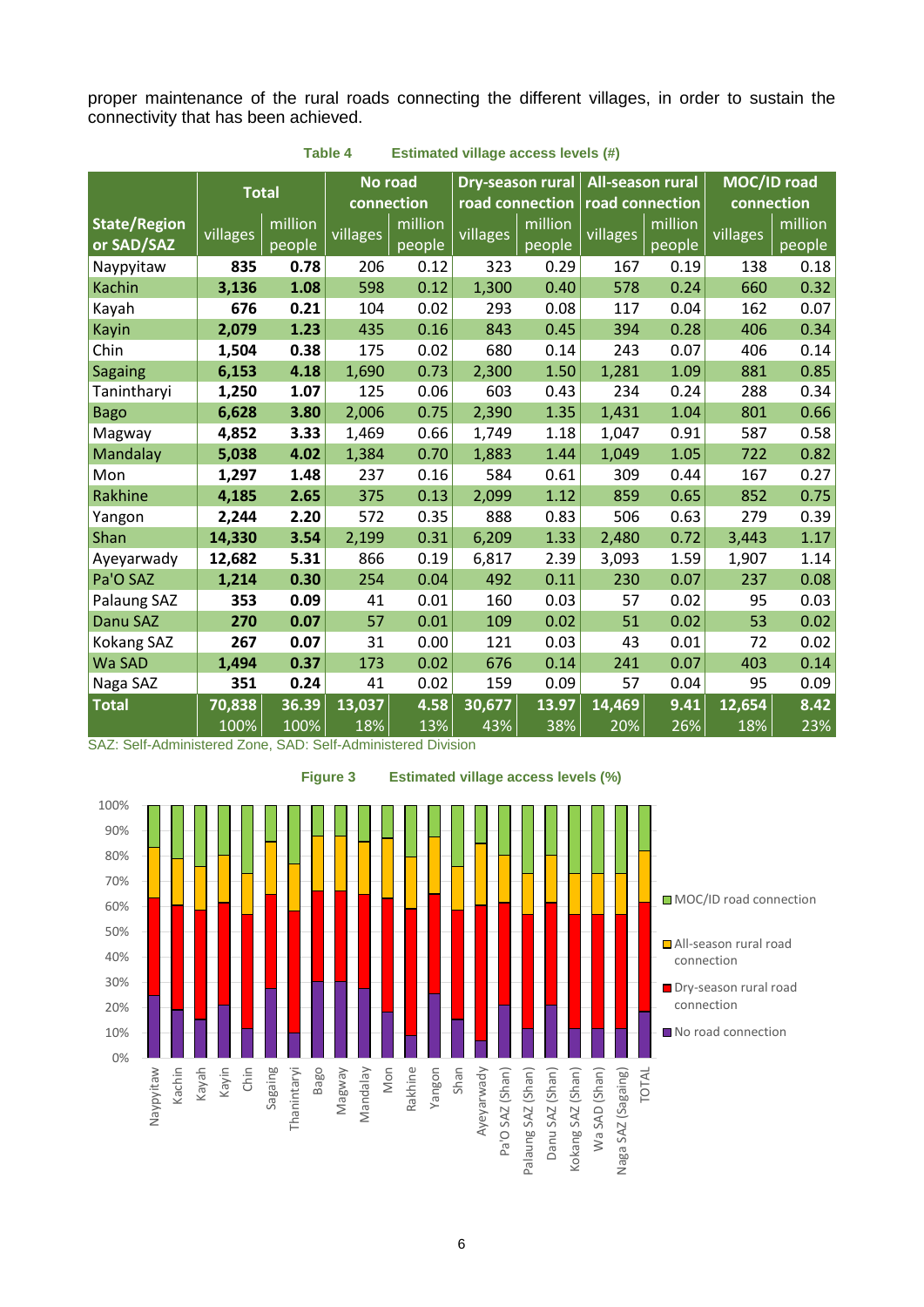20. **Village access baseline**. The estimations presented above serve as an initial baseline for the National Strategy for Rural Roads and Access. However, this baseline will be replaced by actual data on access levels by December 2017. For each village, the population and access level will be verified, distinguishing between i) no road access, ii) dry-season rural road access, iii) all-season rural road access and iv) direct access to MOC trunk roads.

21. **Rural transport services**. Although this strategy is focused on rural transport infrastructure, particularly roads, the importance of rural transport services must also be noted. Many rural people do not own personal means of transport that they can use, and are dependent on public transport services. Without access to public transport services, many people are unable to reap the benefits of road access. These public transport services may vary from neighbors who can provide a basic transport service for passengers and/or goods using their motorcycle or other vehicle, to professional transport services that provide regular public transport along fixed routes. The latter generally require a license from the Road Transport Administration Department (RTAD) under the Ministry of Transport and Communications (MOTC). A recent ADB study<sup>2</sup> found that rural transport generally responds to demand, that transport fees are generally competitive and fair, and that the standard of rural transport services quickly improves once road access was provided.

# <span id="page-8-0"></span>**5. Planning and prioritization**

22. **Township level planning**. Investment plans for rural roads will be prepared at township level, and consolidated at state/regional and at national level. The main plan will be the investment plan up to 2030, identifying all the investment needs to achieve all-season road access for all villages in the township. This will be complemented by rolling 3-year investments plans to identify current investments in support of the 2030 investment plan. The plans will include new construction to link unconnected villages, upgrading of existing roads from dry-season to all-season standard, and maintenance of the rural road network.

23. **Core Rural Road Network (CRRN)**. To ensure that available funding for rural roads and access is used efficiently and effectively in achieving the objective of this strategy, the concept of a core rural road network (CRRN) will be applied. The CRRN refers to the minimum rural road network in a township required to connect all villages to each other and to the township capital, either directly or through the MOC trunk road network. Through the CRRN, all villages will be able to gain access to village tracts and the township capital, and through them to the district capital, state/regional capitals and major cities of the country, thus providing them with access to all services and facilities that the country has to offer.

24. Villages directly connected by MOC trunk roads or other roads managed by entities such as the Irrigation Department or the Ministry of Energy, will be considered connected and will not be provided with a separate CRRN connection. All other villages will be connected by a single CRRN road. Villages will only be permitted more than one CRRN road connection if the additional roads serve to connect more remote villages. Locations with important economic or cultural importance may also be connected by the CRRN (e.g. temples, touristic places, important agricultural areas, etc.), taking into account the limitation of single road access. Where a village is connected only by one rural road, that road will be selected as part of the CRRN. Where a village is connected by more than one rural road, the best road will be selected to form part of the CRRN, taking account of the length, surface type, condition and traffic volumes in the different roads. Where a village is not connected by any road, a tentative alignment will be identified, which will be selected as part of the CRRN for new construction. The CRRN will consist of the existing single road access for each connected village, as well as the tentative alignments for new construction linking unconnected villages.

<sup>-</sup><sup>2</sup> *Myanmar Transport Sector Policy Note: Rural Roads and Access*, Asian Development Bank, 2016.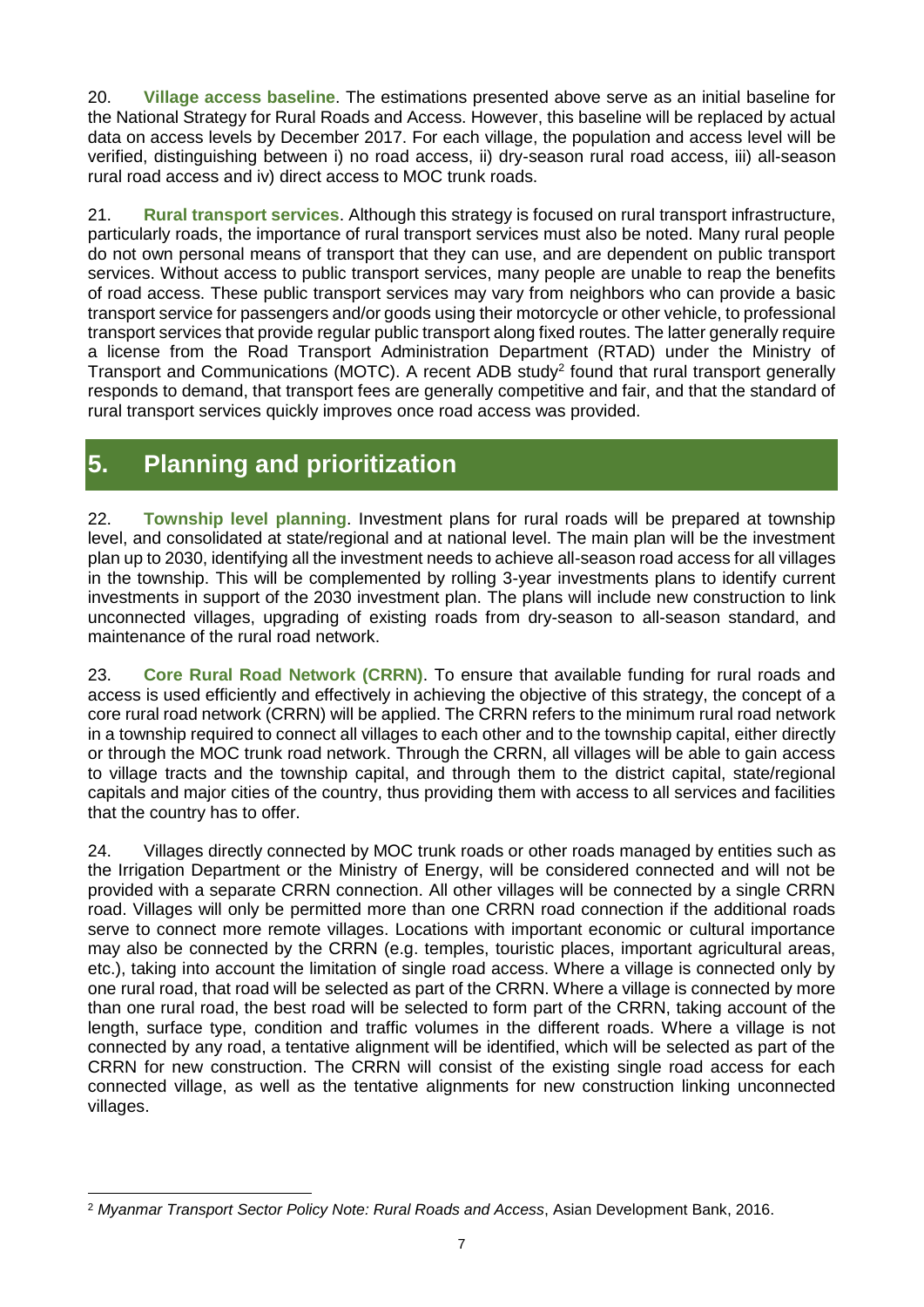#### *The Core Rural Road Network (CRRN) is the minimum rural road network in a township required to connect all villages to each other and to the township capital, either directly or through the MOC trunk road network*

- *If a village is connected directly by an MOC trunk road, it does not require a CRRN road*
- *If a village is connected by only one rural road, that road forms part of the CRRN*
- *If a village is connected by more than one road, the best road is selected to form part of the CRRN*
- *If a village is not connected by a road, a tentative alignment is selected to form part of the CRRN for new construction.*

25. The CRRN has yet to be identified for most townships in Myanmar. The pilot study covering 14 townships in the districts of Hinthada, Myingyan and Langkho, included the identification of the core rural road networks for these townships. Townships in Hinthada district (delta zone) were found to require an average of 0.6 miles of CRRN road per village, while in Myingyan district (dry zone) this increased to 1.2 miles of CRRN road per village due to lower number of villages and the larger distances between them. In Langkhe district (hill zone) this increased further to 2.0 miles of CRRN road per village due to the greater distance between villages and the steep topography, prohibiting direct connections. These averages have been used to estimate the CRRN sizes for the different states and regions in Myanmar depending on the geographic zones represented in each of them<sup>3</sup>.

26. The study estimates that a core rural road network of approximately 100,000 miles is required to connect all villages in Myanmar (in addition to the MOC roads that directly connect a portion of the villages and connect the CRRN roads with each other). For simplicity, the study assumes that the existing all-season rural roads all form part of the CRRN, and that the existing dry-season rural roads form part of the CRRN in as far as the total existing rural road network does not exceed the estimated CRRN length in each state/region<sup>4</sup>. The study estimates that nearly 50,000 miles of existing rural roads form part of the CRRN, including the 15,000 miles of existing all-season rural roads and 35,000 miles of existing dry-season rural roads that require upgrading to all-season access. The construction of an additional 50,000 miles of new CRRN roads is estimated to be required to complete the CRRN and link the 13,000 villages that currently lack road access.

| <b>State/Region</b> | CRRN/<br><b>CRRN</b><br>village<br>length |       |       | <b>All-season standard</b> |       | <b>Dry-season standard</b> |       | For new construction |  |  |
|---------------------|-------------------------------------------|-------|-------|----------------------------|-------|----------------------------|-------|----------------------|--|--|
| <b>or SAD/SAZ</b>   | miles                                     | miles | miles | %                          | miles | $\%$                       | miles | %                    |  |  |
| Naypyitaw           | 1.46                                      | 1,223 | 490   | 40%                        | 733   | 60%                        |       | $0\%$                |  |  |
| Kachin              | 1.70                                      | 5,326 | 516   | 10%                        | 1,512 | 28%                        | 3,298 | 62%                  |  |  |
| Kayah               | 1.85                                      | 1,253 | 154   | 12%                        | 220   | 18%                        | 879   | 70%                  |  |  |
| Kayin               | 1.62                                      | 3,369 | 608   | 18%                        | 532   | 16%                        | 2,229 | 66%                  |  |  |
| Chin                | 3.00                                      | 4,512 | 82    | 2%                         | 4,431 | 98%                        |       | 0%                   |  |  |
| <b>Sagaing</b>      | 1.35                                      | 8,294 | 1,694 | 20%                        | 4,441 | 54%                        | 2,159 | 26%                  |  |  |
| Tanintharyi         | 1.58                                      | 1,976 | 611   | 31%                        | 1,365 | 69%                        |       | $0\%$                |  |  |
| <b>Bago</b>         | 1.23                                      | 8,160 | 1,776 | 22%                        | 2,438 | 30%                        | 3,946 | 48%                  |  |  |
| Magway              | 1.23                                      | 5,974 | 1,484 | 25%                        | 4,281 | 72%                        | 209   | 3%                   |  |  |
| Mandalay            | 1.35                                      | 6,791 | 2,176 | 32%                        | 2,460 | 36%                        | 2,155 | 32%                  |  |  |
| Mon                 | 0.91                                      | 1,174 | 451   | 38%                        | 388   | 33%                        | 335   | 29%                  |  |  |

**Table 5 Estimated CRRN lengths (miles)**

-

<sup>&</sup>lt;sup>3</sup> For Chin State and average of 3.0 miles of CRRN road per village was used due to the very steep terrain in this state.

<sup>4</sup> In reality it is likely that a portion of the existing all-season rural roads and a significant portion of the existing dry-season rural roads do not form part of the CRRN as many villages are connected by more than one rural road, only one of which would be selected as CRRN road.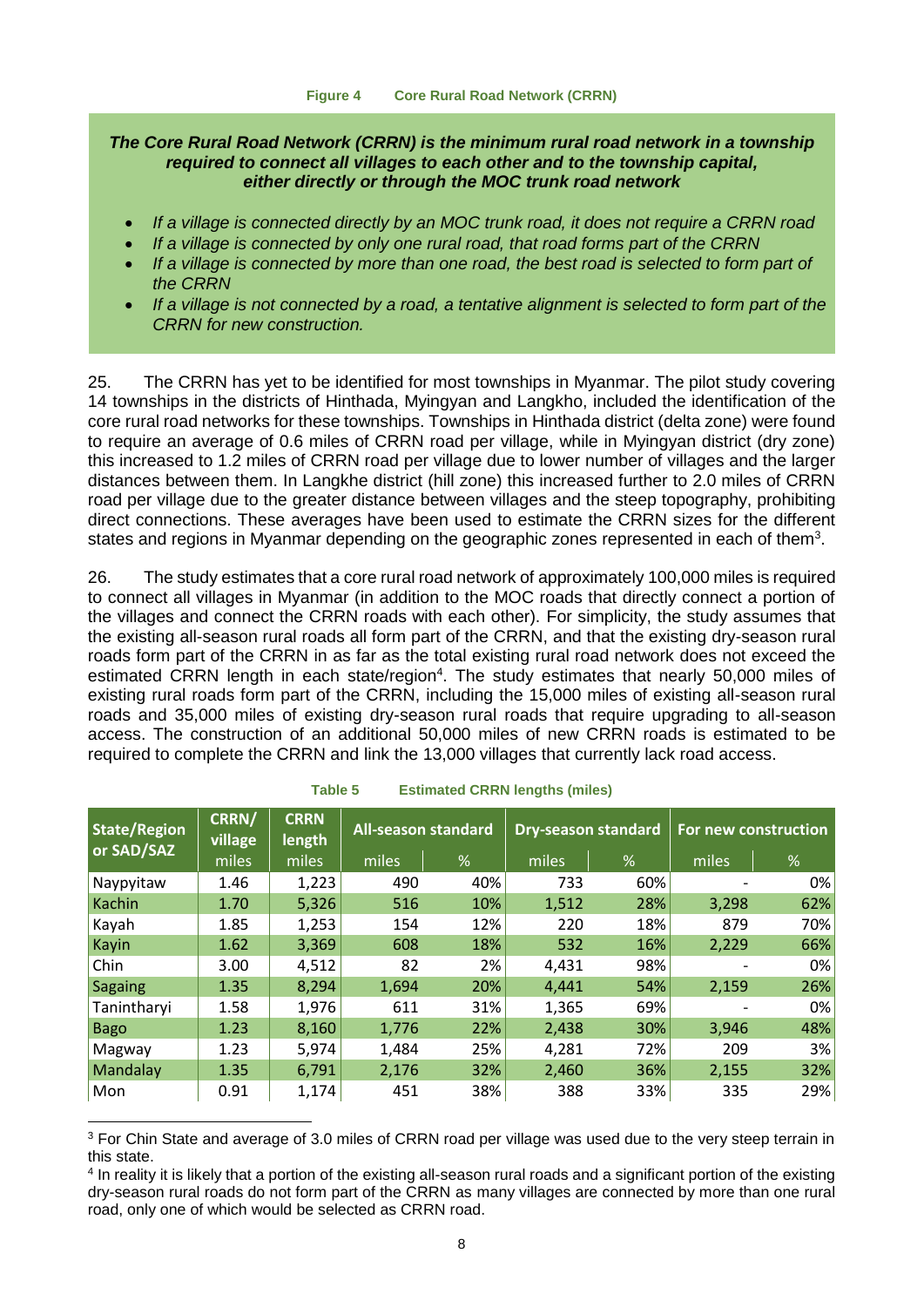| <b>State/Region</b><br>or SAD/SAZ | CRRN/<br><b>village</b> | <b>CRRN</b><br>length | <b>All-season standard</b> |     | <b>Dry-season standard</b> |      | For new construction |     |  |
|-----------------------------------|-------------------------|-----------------------|----------------------------|-----|----------------------------|------|----------------------|-----|--|
|                                   | miles                   | miles                 | miles                      | %   | miles                      | $\%$ | miles                | %   |  |
| Rakhine                           | 1.29                    | 5,419                 | 618                        | 11% | 1,011                      | 19%  | 3,790                | 70% |  |
| Yangon                            | 1.10                    | 2,470                 | 640                        | 26% | 931                        | 38%  | 899                  | 36% |  |
| Shan                              | 1.85                    | 26,567                | 1,551                      | 6%  | 5,222                      | 20%  | 19,794               | 75% |  |
| Ayeyarwady                        | 0.72                    | 9,167                 | 1,055                      | 12% | 2,353                      | 26%  | 5,759                | 63% |  |
| Pa'O SAZ                          | 1.62                    | 1,967                 | 296                        | 15% | 828                        | 42%  | 843                  | 43% |  |
| Palaung SAZ                       | 2.01                    | 709                   | 176                        | 25% | 279                        | 39%  | 254                  | 36% |  |
| Danu SAZ                          | 1.62                    | 438                   | 141                        | 32% | 296                        | 68%  |                      | 0%  |  |
| Kokang SAZ                        | 2.01                    | 537                   | 124                        | 23% | 145                        | 27%  | 269                  | 50% |  |
| Wa SAD                            | 2.01                    | 3,002                 | 44                         | 1%  | 100                        | 3%   | 2,858                | 95% |  |
| Naga SAZ                          | 2.01                    | 705                   | 18                         | 3%  | 687                        | 97%  |                      | 0%  |  |
| <b>Total</b>                      |                         | 99,034                | 14,703                     | 15% | 34,654                     | 35%  | 49,677               | 50% |  |

SAZ: Self-Administered Zone, SAD: Self-Administered Division

27. **Prioritization of CRRN roads**. Under this National Strategy for Rural Roads and Access, government investments in rural roads will be exclusively targeted towards CRRN roads with the aim of achieving the strategy objective of connecting all villages by all-season road at the lowest cost and within the shortest timeframe. For this purpose, the CRRN will be identified for every township by 31 December 2017, allowing investments to be exclusively targeted towards CRRN roads from financial year 2018-2019 onwards. The identified CRRN list will form the basis for any rural road investments, including those financed by development partners. Rural roads that have not been identified as being part of the CRRN, cannot receive government funding.

28. **Investment categories**. The required investments in the CRRN include three investment categories: i) the maintenance of existing all-season and dry-season CRRN roads, ii) the construction of new dry-season CRRN roads linking to unconnected villages, and iii) the upgrading of existing dry-season CRRN roads to all-season standard. In the preparation of the investment plans, first priority will be given to maintenance of existing roads in order to avoid accelerated deterioration of these roads and to sustain the achieved access levels. This will be followed by construction of new dry-season CRRN roads linking unconnected villages as a second priority for investment, but only where the required land acquisition has been completed by local government. In light of the difficulties and costs related to land acquisition for new construction, it is expected that investments in new construction works (excluding the land acquisition costs that will be financed by local governments or local communities) will not exceed 20% of annual investments in rural roads. Remaining funds will be allocated to the upgrading of existing dry-season CRRN roads to an allseason standard.

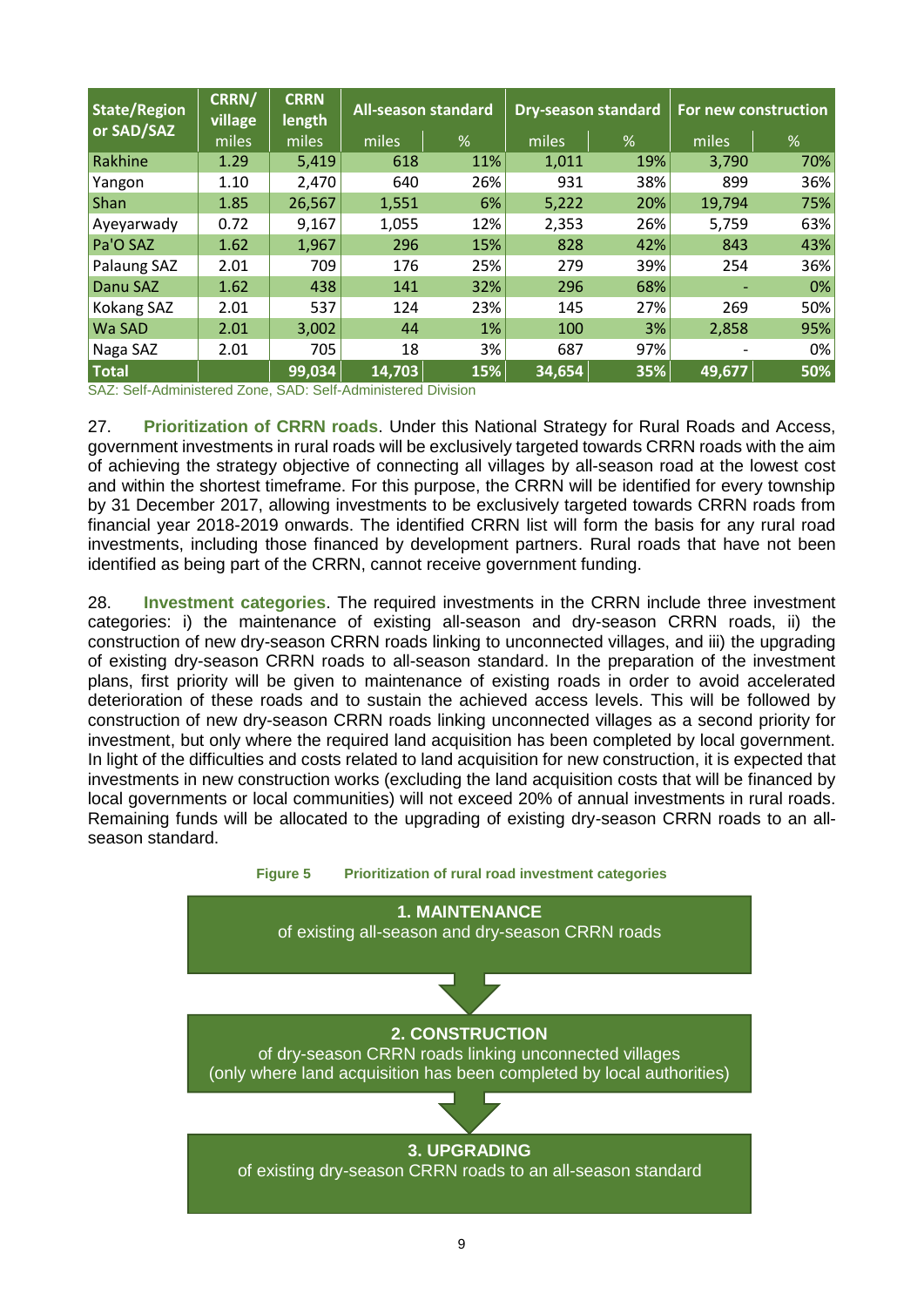29. **Ranking of roads**. Within each investment category, the required investments will span a large number of years. In order to determine which CRRN roads will receive priority in the allocation of funding, the CRRN roads will need to be ranked. The CRRN road ranking will be carried out on the basis of the size of the villages to be connected, with priority given to roads connecting villages with larger populations. In the ranking, use will be made of official population census data for the different villages. The CRRN ranking will be carried out at township level, for all CRRN roads in the township.

30. Although the ranking will be based on the population size of the villages connected by the different roads, account will be taken of the cost per beneficiary (total estimated cost of the road works divided by the total population of the villages connected by the road). Where this cost per beneficiary is very high, alternative standards or access solutions may be required to reduce the cost. Where this is not possible, the road may be given a lower ranking in favor of other roads with lower costs per beneficiary (for which the available budget may benefit a larger number of people).

# <span id="page-11-0"></span>**6. Maintenance and sustainability**

31. In order to ensure the sustainability of the core rural road network, proper maintenance will be required. This will include annual routine maintenance aimed at avoiding damage, complemented by periodic maintenance every few years to renew the road surface and carry out spot repairs.

32. **Routine maintenance**. Routine maintenance includes the cleaning and clearing of the different road elements to ensure they function properly, as well as small repairs to the road surface and structures to avoid larger damage from occurring. Particular attention will be given to clearing the drainage system and avoiding erosion, clearing any landslides or other obstacles on the road, and repairing small damages to the road surface and any structures that could lead to more significant damages. Routine maintenance works will be contracted out to community groups formed and trained to carry out these maintenance activities. In the case of sealed roads or damages to concrete or steel structures, the routine maintenance will be contracted out to private sector contractors. In order to reduce management costs and the need for frequent inspections, contracts will generally be paid on a performance basis, against the resulting condition of the road and its compliance with predefined performance standards.

33. **Periodic maintenance**. Periodic maintenance is carried out every few years to renew the road, especially the road surface. This may include regravelling, spot repairs of macadam or concrete roads, bituminous seals or overlays. This will be complemented by spot repairs where necessary. Periodic maintenance works will be contracted out to private sector contractors with the required experience and equipment. Contracts will be paid on a volume basis, against the volume of work completed.

34. **Maintenance planning and prioritization**. All roads will receive routine maintenance, and performance-based contracts will be awarded to community groups or maintenance contractors each year for all CRRN roads (except where works are planned). In order to determine the additional maintenance needs, a rapid condition assessment will be carried out at the end of the rainy season to define which roads will receive periodic maintenance and if any roads require emergency maintenance aimed at opening up the road and making it passable. Where available funding is insufficient to cover all maintenance needs, emergency maintenance will receive priority, followed by routine maintenance and periodic maintenance. Road maintenance works will be ranked according to the population size of the villages connected by each road.

35. **Maintenance funding**. Maintenance of existing CRRN roads will receive priority over the upgrading of CRRN roads to an all-season standard or the construction of new CRRN roads. For this purpose, 15% of the available rural road funding will be reserved for maintenance. Only if there is maintenance funding remaining after all maintenance needs have been addressed, may this funding be allocated to upgrading or new construction.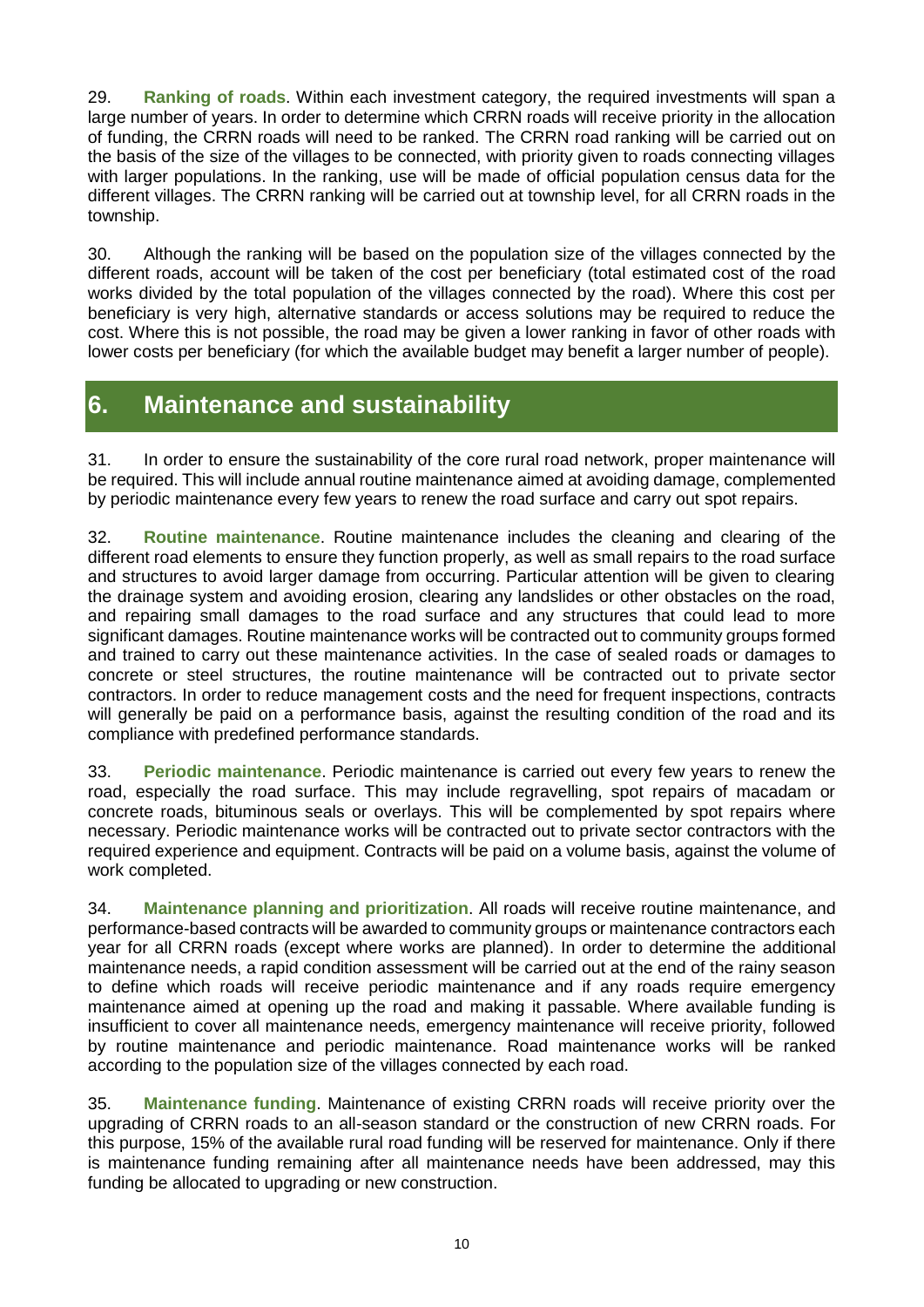# <span id="page-12-0"></span>**7. Financing and budget allocation**

36. **Estimated road construction and upgrading costs**. Based on the DRD standard rates for rural road works for 2016-2017, the total costs of new construction and upgrading of the core rural road network to connect all villages by all-season roads is estimated to be approximately MMK 8,000 billion. This includes MMK 2,800 billion for upgrading the existing dry-season CRRN roads to allseason standard<sup>5</sup>, just over MMK 1,000 billion for new construction of missing CRRN roads to earthen standard<sup>6</sup>, and MMK 4,100 billion for upgrading these new roads to an all-season standard. It must be noted that the upgrading costs are based on unsealed macadam standard, and do not take account of possible other surface types. This cost also does not yet include the costs of bridges.

| <b>State/Region</b><br>or SAD/SAZ | <b>Total</b><br><b>CRRN</b> | <b>Existing dry-</b><br><b>Upgrading existing</b><br><b>CRRN roads to all-</b><br>season |                 | <b>Missing</b><br><b>Constructing new</b><br><b>CRRN roads to dry-</b><br><b>CRRN</b> |                          |                 | <b>Upgrading new</b><br>roads to all- |                 |
|-----------------------------------|-----------------------------|------------------------------------------------------------------------------------------|-----------------|---------------------------------------------------------------------------------------|--------------------------|-----------------|---------------------------------------|-----------------|
|                                   |                             | <b>CRRN roads</b>                                                                        | season standard |                                                                                       | roads                    | season standard |                                       | season standard |
|                                   | miles                       | miles                                                                                    | <b>MMK</b>      | <b>MMK</b>                                                                            | miles                    | <b>MMK</b>      | <b>MMK</b>                            | <b>MMK</b>      |
|                                   |                             |                                                                                          | million/mile    | million                                                                               |                          | million/mile    | million                               | million         |
| Naypyitaw                         | 1,223                       | 733                                                                                      | 68.5            | 50,264                                                                                |                          | 21.3            |                                       |                 |
| <b>Kachin</b>                     | 5,326                       | 1,512                                                                                    | 95.1            | 143,800                                                                               | 3,298                    | 25.3            | 83,335                                | 313,685         |
| Kayah                             | 1,253                       | 220                                                                                      | 89.4            | 19,624                                                                                | 879                      | 21.2            | 18,636                                | 78,599          |
| Kayin                             | 3,369                       | 532                                                                                      | 66.6            | 35,440                                                                                | 2,229                    | 15.6            | 34,681                                | 148,419         |
| Chin                              | 4,512                       | 4,431                                                                                    | 94.8            | 420,070                                                                               | $\overline{\phantom{a}}$ | 21.2            |                                       |                 |
| <b>Sagaing</b>                    | 8,294                       | 4,441                                                                                    | 63.0            | 279,904                                                                               | 2,159                    | 16.4            | 35,468                                | 136,060         |
| Tanintharyi                       | 1,976                       | 1,365                                                                                    | 85.6            | 116,784                                                                               |                          | 22.4            |                                       |                 |
| <b>Bago</b>                       | 8,160                       | 2,438                                                                                    | 91.9            | 224,049                                                                               | 3,946                    | 20.6            | 81,212                                | 362,670         |
| Magway                            | 5,974                       | 4,281                                                                                    | 62.4            | 267,030                                                                               | 209                      | 17.3            | 3,615                                 | 13,011          |
| Mandalay                          | 6,791                       | 2,460                                                                                    | 61.5            | 151,298                                                                               | 2,155                    | 17.7            | 38,203                                | 132,535         |
| Mon                               | 1,174                       | 388                                                                                      | 89.0            | 34,556                                                                                | 335                      | 18.0            | 6,038                                 | 29,846          |
| Rakhine                           | 5,419                       | 1,011                                                                                    | 88.3            | 89,252                                                                                | 3,790                    | 23.2            | 87,737                                | 334,682         |
| Yangon                            | 2,470                       | 931                                                                                      | 140.9           | 131,248                                                                               | 899                      | 17.3            | 15,529                                | 126,742         |
| Shan                              | 26,567                      | 5,222                                                                                    | 77.2            | 403,276                                                                               | 19,794                   | 20.3            | 402,147                               | 1,528,543       |
| Ayeyarwady                        | 9,167                       | 2,353                                                                                    | 108.2           | 254,573                                                                               | 5,759                    | 19.3            | 111,255                               | 623,108         |
| Pa'O SAZ                          | 1,967                       | 828                                                                                      | 77.1            | 63,840                                                                                | 843                      | 22.5            | 18,938                                | 65,001          |
| Palaung SAZ                       | 709                         | 279                                                                                      | 72.8            | 20,326                                                                                | 254                      | 19.3            | 4,900                                 | 18,527          |
| Danu SAZ                          | 438                         | 296                                                                                      | 77.1            | 22,849                                                                                |                          | 22.5            |                                       |                 |
| Kokang SAZ                        | 537                         | 145                                                                                      | 72.3            | 10,442                                                                                | 269                      | 21.1            | 5,678                                 | 19,408          |
| Wa SAD                            | 3,002                       | 100                                                                                      | 65.1            | 6,523                                                                                 | 2,858                    | 18.8            | 53,625                                | 186,000         |
| Naga SAZ                          | 705                         | 687                                                                                      | 77.1            | 52,994                                                                                |                          | 16.9            |                                       |                 |
| <b>Total</b>                      | 99,034                      | 34,654                                                                                   | 82.1            | $2,798,142$ 49,677                                                                    |                          | 19.9            | 1,000,995                             | 4,116,837       |

**Table 6 Estimated CRRN requirements**

SAZ: Self-Administered Zone, SAD: Self-Administered Division

37. **Estimated road maintenance costs**. The existing all-season CRRN roads will require periodic maintenance every 5 years or so. With an average periodic maintenance cost of MMK 12 million/mile every 5 years, the average annual cost for periodic maintenance of all-season CRRN roads will start at MMK 35 billion and gradually increase to approximately MMK 250 billion as the entire CRRN is constructed and upgraded to an all-season standard. The total costs of periodic maintenance for the 15-year period is just over MMK 2,000 billion. In addition, the routine and emergency maintenance of all existing CRRN roads (all-season and dry-season standard) at an average annual cost of MMK 500,000/mile will require an investment of MMK 550 billion over the 15 year period, growing from MMK 22.5 billion per year initially to MMK 50 billion per year as the remaining CRRN roads are constructed. Total maintenance costs over the 15-year strategy period

-

<sup>5</sup> Based on the average standard rate for macadam roads.

<sup>&</sup>lt;sup>6</sup> This does not include the costs of land acquisition.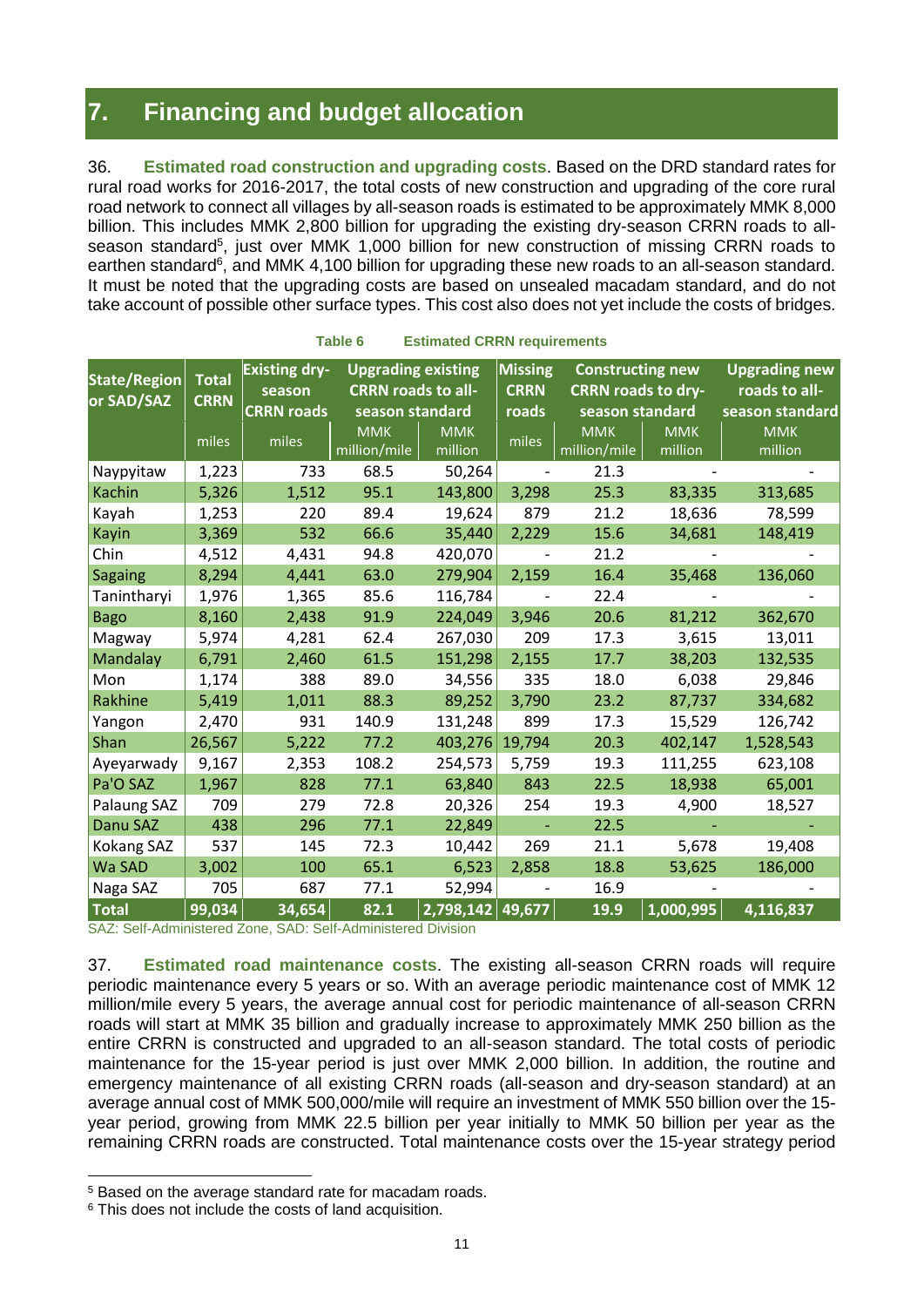are estimated to be in the order of MMK 2,500 billion, reaching MMK 300 billion per year once the entire CRRN has been constructed and upgraded to all-season standard.

38. **Current sources and amounts of funding**. The main source of funding for rural roads is currently the Union Budget, with allocations made through both MOALI (DRD) and MOBA. The budget allocations over the past few years have averaged approximately MMK 200 billion per year for both Ministries together. Assuming a similar allocation for the 15 years covered by this strategy, this would amount to MMK 3,000 billion, or less than a third of the requirement.

39. Development partners are also increasingly providing funding for rural roads and bridges. Based on current and planned development partner funding, contributions for the 15 years covered by this strategy are estimated to be in the order of MMK 600-900 billion.

40. State and Regional governments are increasingly investing in roads. Up till now these investments have been in trunk roads managed by MOC, but it is expected that the states/regions will start investing in rural roads as well. This is likely to average MMK 50 billion per year, or MMK 750 billion over the 15-year period covered by this strategy.

| <b>Source</b>                  | Funding up to 2030 |
|--------------------------------|--------------------|
|                                | (MMK million)      |
| <b>Union Budget</b>            | 3,000,000          |
| <b>State/Regional Budgets</b>  | 750,000            |
| <b>Development Partners</b>    | 750,000            |
| <b>Total estimated funding</b> | 4,500,000          |
| <b>Total estimated needs</b>   | 10,500,000         |

41. **Rural road fund**. To cover the gap in funding and ensure that the objectives of this strategy are achieved by 2030, a rural road fund will be created with financing from a fuel tax. The fuel tax will be in the order of MMK 75-100 per liter of fuel, generating in the order of MMK 4,000-5,000 billion over the 15-year period. Such a fuel tax, together with the planned funding from Union Budget, state/regional budgets and development partners, will allow all estimated costs for rural road development and maintenance to be covered, allowing all villages to be connected by all-season roads by 2030.

42. **Budget allocation to states and regions**. The available funding from the Union Budget will be shared amongst the different states and regions on the basis of the population of each state/region. Additional funding may be allocated to very poor states/regions or to states/regions suffering from very low rural access levels in terms of the percentage of villages or percentage of the rural population that has been connected by (all-season) road. Funding from state/regional governments will be exclusively allocated within the state/region concerned. Development partner funding will be for specific states/regions in line with the project documents, and will serve to complement government funding in those states/regions where access levels are very low (in terms of the percentage of the villages or rural population that has been connected by an all-season road).

43. **Budget allocation to townships**. At state/regional level, the available funding will be allocated to the different townships on the basis of their population. Account will also be taken of the access levels in each township, providing additional funding to townships where a high percentage of the rural population lives in villages that are not connected by all-season road. The allocation of the rural road funding to the different townships will be decided and approved by the Road & Bridge Supervision Committee in each state/region (see also section [9\)](#page-14-1).

44. **Budget allocation to roads**. Within each township, the budget allocation to the different roads will follow the investment plans and the prioritization and ranking criteria presented in this strategy. In principle, the available budget for the rural road sector in each township will be allocated first to the maintenance of existing CRRN roads, subsequently to the construction of new CRRN roads (only where land acquisition has been ensured beforehand), and lastly to the upgrading of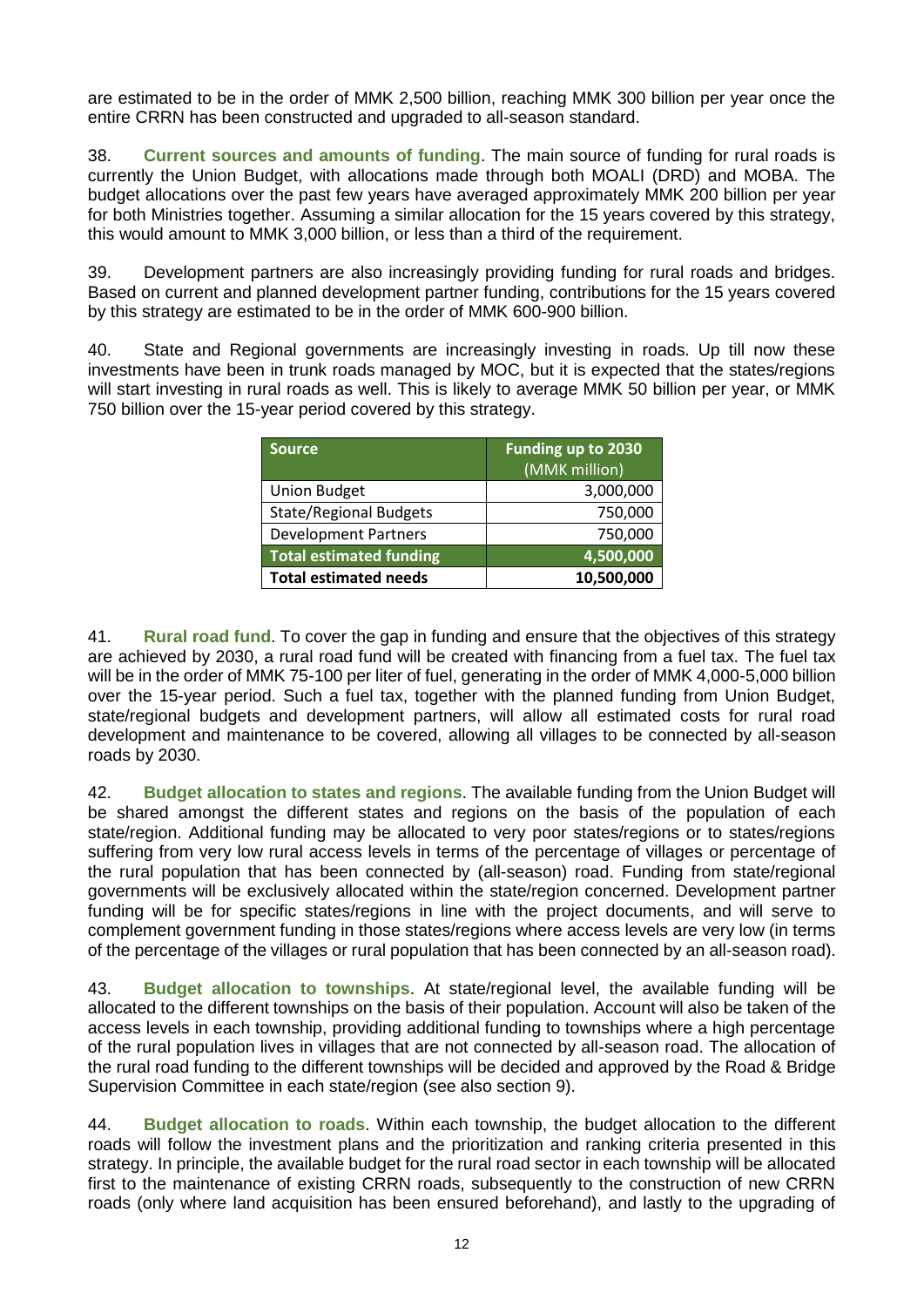existing dry-season CRRN roads to an all-season standard. Within each of these three investment categories, the budget will be allocated in the order of the population size of the villages linked by each road.

### <span id="page-14-0"></span>**8. Indicators and targets**

45. To monitor the progress in achieving the development objective of the National Strategy for Rural Roads and Access, use will be made of the following indicators and targets. The baseline values are currently calculated on the basis of the values estimated using data from the 14 pilot townships. The baseline will be updated using actual data that will be collected for all 330 townships by December 2017. These indicators will subsequently be calculated on an annual basis in December each year using data collected at township level. The calculated indicators will be reported to the different Road and Bridge Subcommittees as well as the national and the state/regional parliaments by the end of each financial year.

| Table 7 | Key performance indicators for rural roads and access |  |  |
|---------|-------------------------------------------------------|--|--|
|         |                                                       |  |  |

| <b>Indicator</b>                                                                                     | <b>Source of data</b>     | Baseline 2016* | Target 2030  |
|------------------------------------------------------------------------------------------------------|---------------------------|----------------|--------------|
| Percentage of rural population in villages connected<br>by road                                      | DRD, MOBA                 | 87%            | 100%         |
| Percentage of rural population in villages connected<br>by all-season rural road or MOC road         | DRD, MOBA                 | 49%            | 100%         |
| Percentage of villages connected by road                                                             | DRD, MOBA                 | 82%            | 100%         |
| Percentage of villages connected by all-season rural<br>road or MOC road                             | DRD, MOBA                 | 38%            | 100%         |
| Percentage of villages served by public transport<br>services                                        | DRD, MOBA,<br><b>RTAD</b> | N/A            | 90%          |
| Percentage of the Core Rural Road Network that has<br>been completed to at least dry-season standard | DRD, MOBA                 | 46%            | 100%         |
| Percentage of the Core Rural Road Network with an<br>all-season standard                             | DRD, MOBA                 | 15%            | 100%         |
| Length of rural roads constructed                                                                    | DRD, MOBA                 | 0 miles        | 50,000 miles |
| Length of rural roads upgraded                                                                       | DRD, MOBA                 | 0 miles        | 80,000 miles |

<span id="page-14-1"></span>\* This data is based on estimations. Actual data will be collected for all townships by December 2017 and updated annually.

## **9. Institutional responsibilities**

46. There are several institutions involved in the rural road sector. The most important of these are the Department of Rural Development (DRD) under the Ministry of Agriculture, Livestock and Irrigation (MOALI), the Ministry of Border Affairs (MOBA), the Department of Highways (DOH) and Department of Bridges (DOB) under the Ministry of Construction (DOH), and the Road Transport Administration Department (RTAD) under the Ministry of Transport and Communications (MOTC). To improve the coordination between these different ministries and their departments, a Road and Bridge Committee was created in 2016, consisting of the following three subcommittees: a Policy Subcommittee, an Implementation Subcommittee and a Supervision Subcommittee (one in each state/region). These subcommittees will together be responsible for implementing this National Strategy for Rural Roads and Access.

47. **Policy Subcommittee**. The Policy Subcommittee is chaired by the ministers from the different ministries, and includes all the state/regional ministers of transport, the director generals for DRD and MOBA, and the permanent secretaries for MOC and MOTC. It is responsible for approving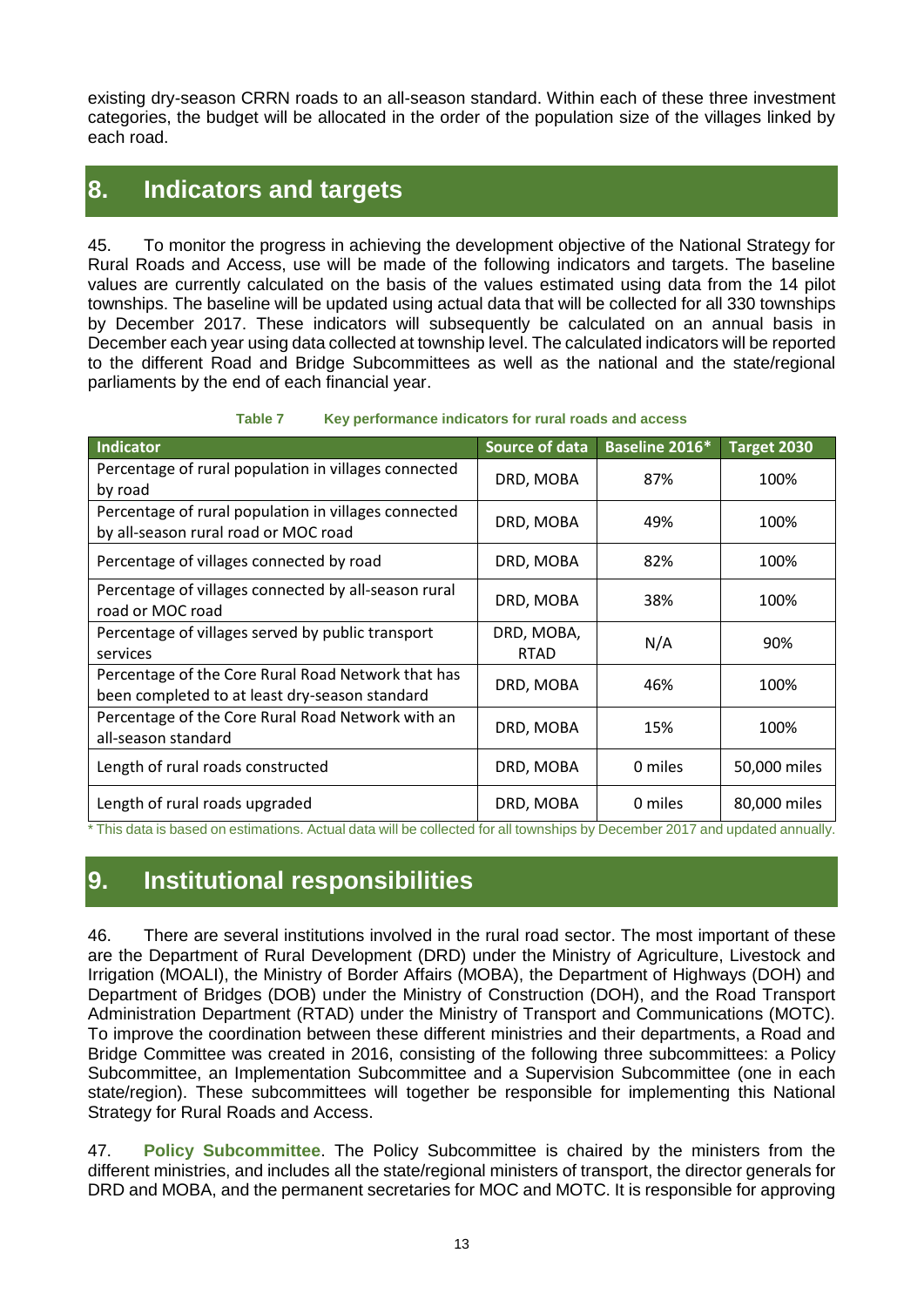and issuing this National Strategy for Rural Roads and Access and for ensuring that its objectives are achieved. It will also be responsible for approving the investment plans, introducing the Rural Road Fund and issuing the Rural Road Standards and Specifications.

48. **Implementation Subcommittee**. The Implementation Subcommittee is chaired by the permanent secretaries for MOC and MOTC and includes the director generals for DRD, RTAD, DOH and MOBA. It is responsible for preparing rural road standards, for quality control of rural road works, for land acquisition, and for preparing progress reports regarding the rural road sector indicators.

49. **Supervision Subcommittee**. Supervision Subcommittees exist in each state/region and are chaired by the State/Regional Minister for Transport. Other members include the state/regional director generals for DRD, DOH, MOBA and RTAD. This committee will be responsible for approving the state/regional investment plan for rural roads and allocating the funding to the different townships within each state/region.

50. **Plan preparation and approval**. With support from village tract leaders, the township staff of DRD and MOBA will prepare investment plans identifying the new construction, upgrading and maintenance works to be carried out each year, and the required funding. The plans will be submitted to the state/regional governments and the Supervision Subcommittees for approval, and to the central government ministries and Implementation Subcommittee for information.

51. **Financing**. DRD and MOBA will transfer the available Union Budget financing to the different states/regions, where it will be complemented by state/regional budget allocations and in some cases by development partner funding. The state/regional government will allocate the available rural road sector budgets to the different townships. At township level, the available rural road sector funding will be allocated in accordance with the investment plans and the prioritization and road ranking criteria set out in this strategy.

52. **Procurement**. The implementation of all rural road works will be outsourced to private sector contractors or community groups. Rural road works will not be carried out through force account. Procurement will be carried out in line with *The Directive on Execution of Works by Contract* (2014) or any national procurement legislation that may replace it.

53. **Supervision and quality control**. A three-tier system of supervision and quality control will be introduced. The township staff of DRD and MOBA will carry out weekly inspection visits to check the quality and overall performance of the works (for routine maintenance, inspection visits will be less frequent). This will be complemented by independent third-party quality control consultants that will visit each rural road project at least once during the implementation of the project. These consultants will be hired by the state/regional offices of DRD and MOBA. Results of this state/regional quality control will be presented to the Supervision Subcommittee on a three-monthly basis. Lastly, the national offices of DRD and MOBA will carry out a random sampling of rural road projects and carry out a quality control in at least 1% of all rural road projects. Results of this central quality control will be presented to the Implementation Subcommittee on a six-monthly basis.

54. **Monitoring**. Data on the length of roads constructed, upgraded and maintained will be collected by township staff of DRD and MOBA and presented to the Supervision Subcommittee on a three-monthly basis. Data related to the percentage of villages and the percentage of the rural population connected by (all-season) road will be collected by township and state/region staff of DRD and MOBA and presented to the Supervision Subcommittee and the Implementation Subcommittee on a six-monthly basis. On an annual basis, in December of each year, the key performance indicators for each township and state/region will be calculated and presented to the Policy Subcommittee. The key performance indicators will assist in determining budget allocations to the rural road sector and to the different states and regions for the subsequent financial year.

55. **Rural transport services**. It is expected that the private sector will respond to improved road access by providing improved public transport services to address demand. However, this will need to be monitored in order to ensure that public transport services are appropriate in the type and quality of service they provide and the cost of this service. Where necessary, additional effort may